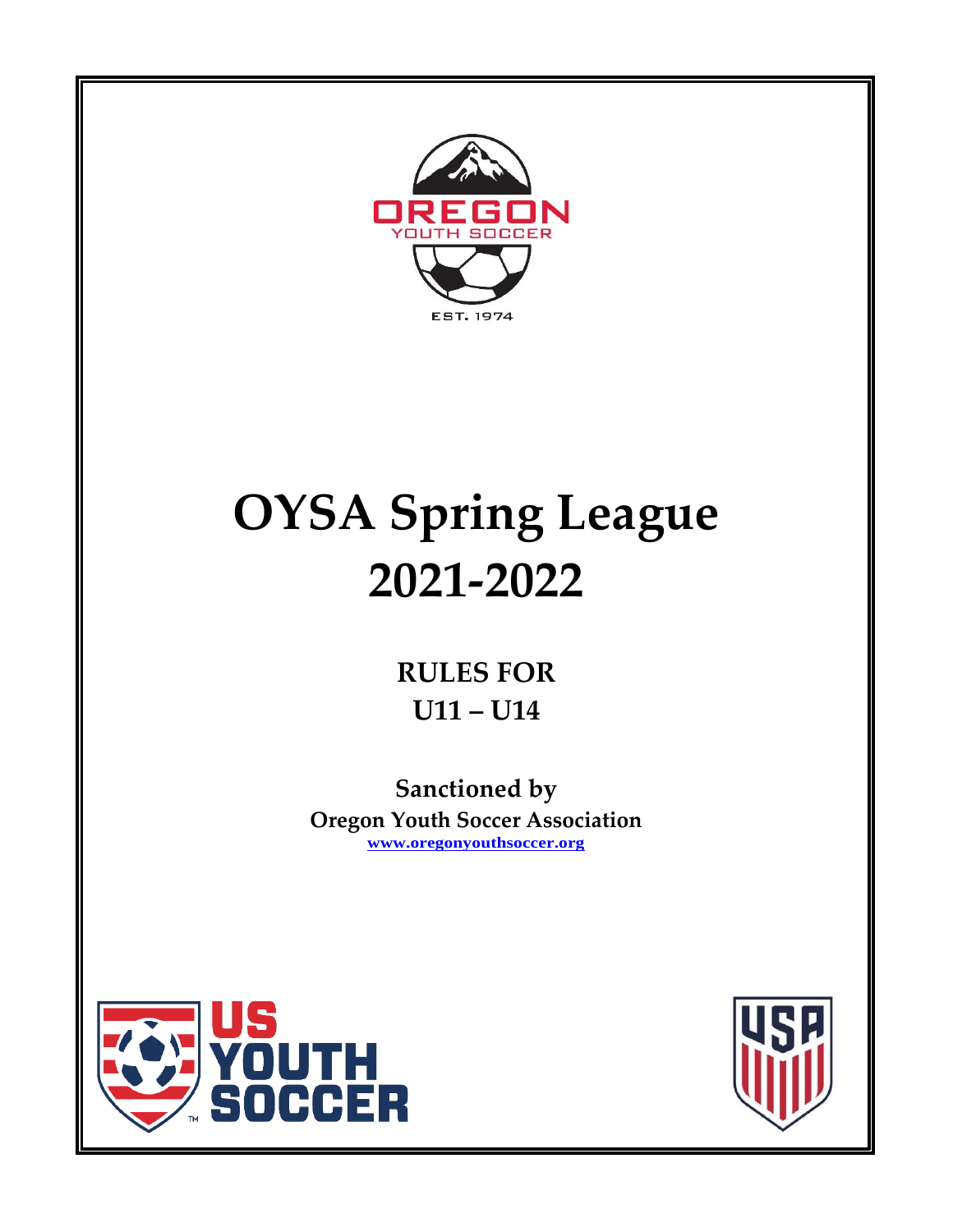## **League Management Information**

The OYSA Spring League is sanctioned by Oregon Youth Soccer Association (OYSA). The league is open to teams that have all their players and coaches registered with US Youth Soccer (USYS) through either OYSA or Washington Youth Soccer Association (WYS) in accordance with the registration rules of USYS and their home state association.

The league is managed in accordance with the bylaws and policies of OYSA, USYS, and the US Soccer Federation (USSF). The League Director has operational and disciplinary authority in accordance with these rules over all participants in this league for the duration of the league season. All OYSA-registered participants are subject to the disciplinary authority of OYSA and USSF for matters that warrant disciplinary actions that extend beyond the end of a league season. WYS registered participants are subject to the disciplinary authority of WYS and the USSF for matters that warrant disciplinary actions that extend beyond the end of a league season.

Match play in these leagues is governed by the IFAB Laws of the Game, except as modified in these rules. These rules incorporate changes to the Laws to comply with the recommendations of the US Soccer Federation's Player Development and Player Safety Initiatives. Additional modifications regarding heading in 9v9 games have been made to comply with the requirements of US Youth Soccer West Region that have been adopted by OYSA and all other state associations in the region. All league games are officiated by USSF certified referees assigned by a USSF certified referee assignor, except for emergency situations as allowed in these rules.

**New teams in the 2021-2022 OYSA Spring League will be placed in Division 1 (to compete in Premier Silver, new teams must petition OYSA. The OYSA Spring League is not a Qualifying League for the Oregon State Cup.**

**Oregon Youth Soccer has NO TOLERANCE for any form of harassment, intimidation, abuse, assault, or racism!**

**Consumption or possession of alcohol, tobacco, nicotine, and marijuana products are strictly prohibited at all OYSA Spring League matches.**

## **League Contacts**

**League Director:** Nelson Larson: [nelson@oregonyouthsoccer.org;](mailto:nelson@oregonyouthsoccer.org) (503) 626-4625

#### **League Manager:**

Eric Bocan: [eric@oregonyouthsoccer.org;](mailto:eric@oregonyouthsoccer.org) (503) 626-4625

#### **League Scheduler:**

Valorie Westlund: [valorie.westlund@comcast.net;](mailto:valorie.westlund@comcast.net) (503) 740-6734

#### **Referee Coordination:**

Carlos Tercero: tercero.carlos@yahoo.com David Grbavac: [david@oregonyouthsoccer.org](mailto:david@oregonyouthsoccer.org) Referee Evaluation Form:<https://oysa.wufoo.com/forms/mzzpcwi08rlbe4/>

#### **Day of Game and Emergency Contact Numbers:**

Referee Emergency: (503) 332-5432 (Coaches: only use for missing referees) Game Day Hotline: (971) 732-9897 (For all other issues with games/rules. Answered on game days)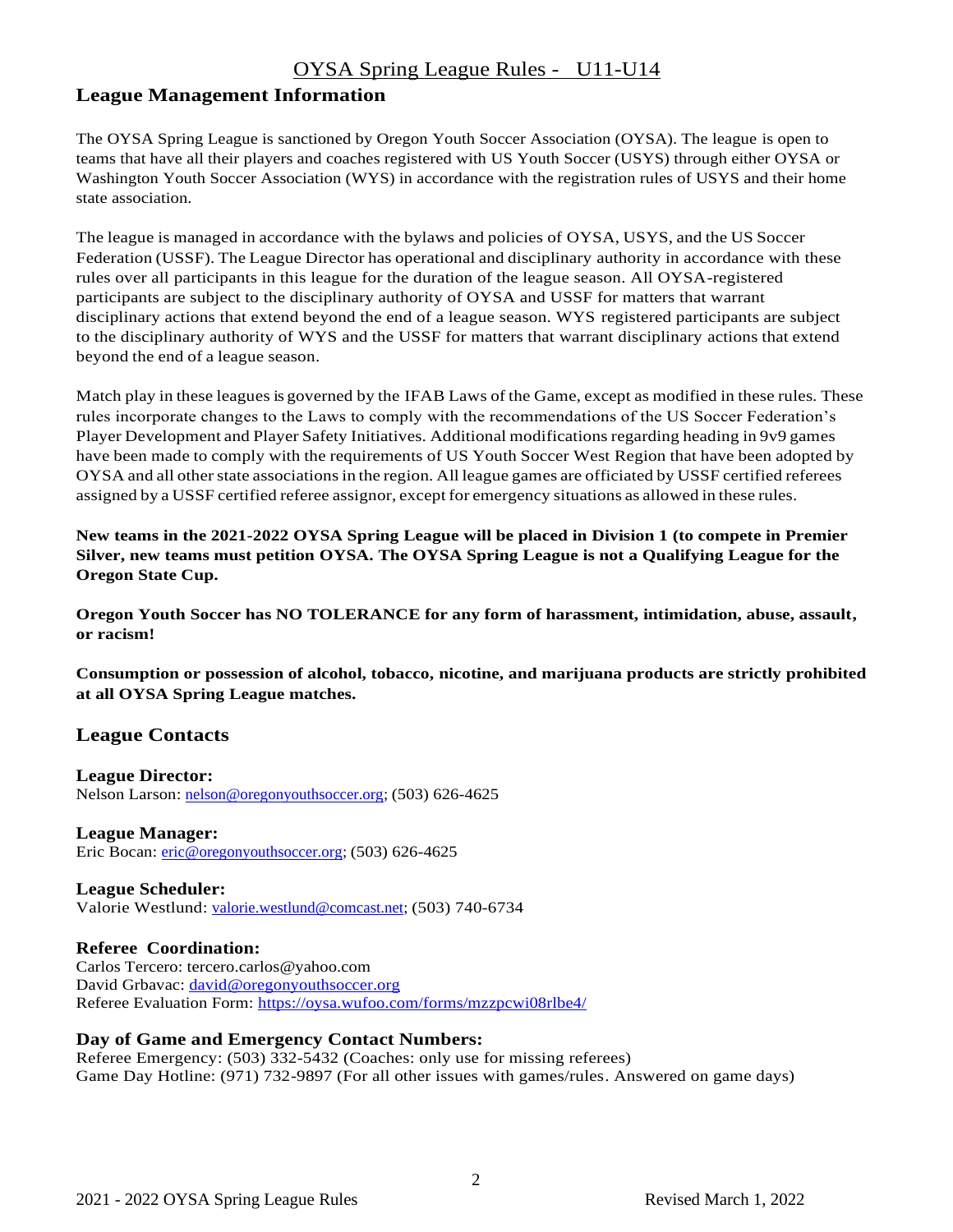|                | OYSA Spring League Rules - U11-U14<br><b>TABLE OF CONTENTS</b>                      |
|----------------|-------------------------------------------------------------------------------------|
| (A)            | Safety                                                                              |
|                | 1. Bleeding from Nose, Cuts, or Other Abrasions                                     |
|                | <b>Possible Head Injuries</b><br>2.                                                 |
|                | <b>Camera Drones</b><br>3.                                                          |
|                | Lightning<br>4.                                                                     |
|                | Heat<br>5.                                                                          |
|                | <b>Air Quality</b><br>6.                                                            |
|                | 7. Inclement Weather Policy                                                         |
| <b>(B)</b>     |                                                                                     |
|                | <b>Substitutions</b><br>1.                                                          |
|                | <b>Length of Matches and Ball Size</b><br>2.                                        |
|                | 3. Match Balls                                                                      |
|                | 4. Heading Limitations                                                              |
|                | 5. Uniforms & Equipment                                                             |
| (C)            |                                                                                     |
|                | 1. Field Size                                                                       |
|                | <b>Playing Surface</b><br>2.                                                        |
|                | Home Team's Club and Home Team's Responsibility<br>3.                               |
|                | <b>Playability of the Field</b><br>4.                                               |
|                | 5. Unauthorized Field Use                                                           |
| <b>(D)</b>     |                                                                                     |
|                | <b>Scheduled Time and Location</b><br>1.                                            |
|                | Printed Member Passes and/or Digital Player Cards with Official Printed Match<br>2. |
|                | <b>Roster</b>                                                                       |
|                | 3. 15-Minute Waiting period                                                         |
|                | <b>Suspended Play</b><br>4.                                                         |
|                | 5. Missing Referees                                                                 |
| (E)            |                                                                                     |
|                | 9v9 Matches<br>1.                                                                   |
|                | 11v11 Matches<br>2.                                                                 |
|                | <b>Reducing Official Match Roster Numbers</b><br>3.                                 |
|                | <b>Eligible Adult</b><br>4.                                                         |
|                | 5. Maintaining Participant Minimums                                                 |
| (F)            | Team Sidelines                                                                      |
|                | <b>Team Placement / Spectator Placement</b><br>1.                                   |
|                | <b>Team Area / Technical Area</b><br>2.                                             |
|                | 3. Ineligible Players in Team Area / Technical Area                                 |
|                | 4. Coaches and Other Club Officials in Team Area / Technical Area                   |
|                | <b>Circumstances Involving Player / Team Official Illness or Injury</b><br>5.       |
| (G)            |                                                                                     |
|                | Team Roster (all individuals assigned to a team)<br>1.                              |
|                | 2.<br><b>Official Printed Match Roster (unique to each match)</b>                   |
|                | <b>Accessing Your Official Printed Match Roster</b><br>3.                           |
|                | <b>Official Printed Match Roster Additional Details</b><br>4.                       |
|                | <b>Club Tryouts</b><br>5.                                                           |
|                | <b>Recruiting Another Club's Player(s) is Prohibited</b><br>6.                      |
| (H)            |                                                                                     |
|                | 1. Passes are Mandatory                                                             |
|                |                                                                                     |
|                | 2. Printed Member Pass Details                                                      |
| (I)            | 1. Definition                                                                       |
|                |                                                                                     |
|                | 2. From the Same Club Only                                                          |
|                | <b>Playing in Same Age Group or Younger</b><br>3.                                   |
|                | <b>Added to Official Printed Match Roster Before the Match</b><br>4.                |
|                | <b>Club-Pass Players and Official Printed Match Rosters</b><br>5.                   |
|                | <b>Club-Pass Players and Washington Teams</b><br>6.                                 |
| $(\mathbf{J})$ |                                                                                     |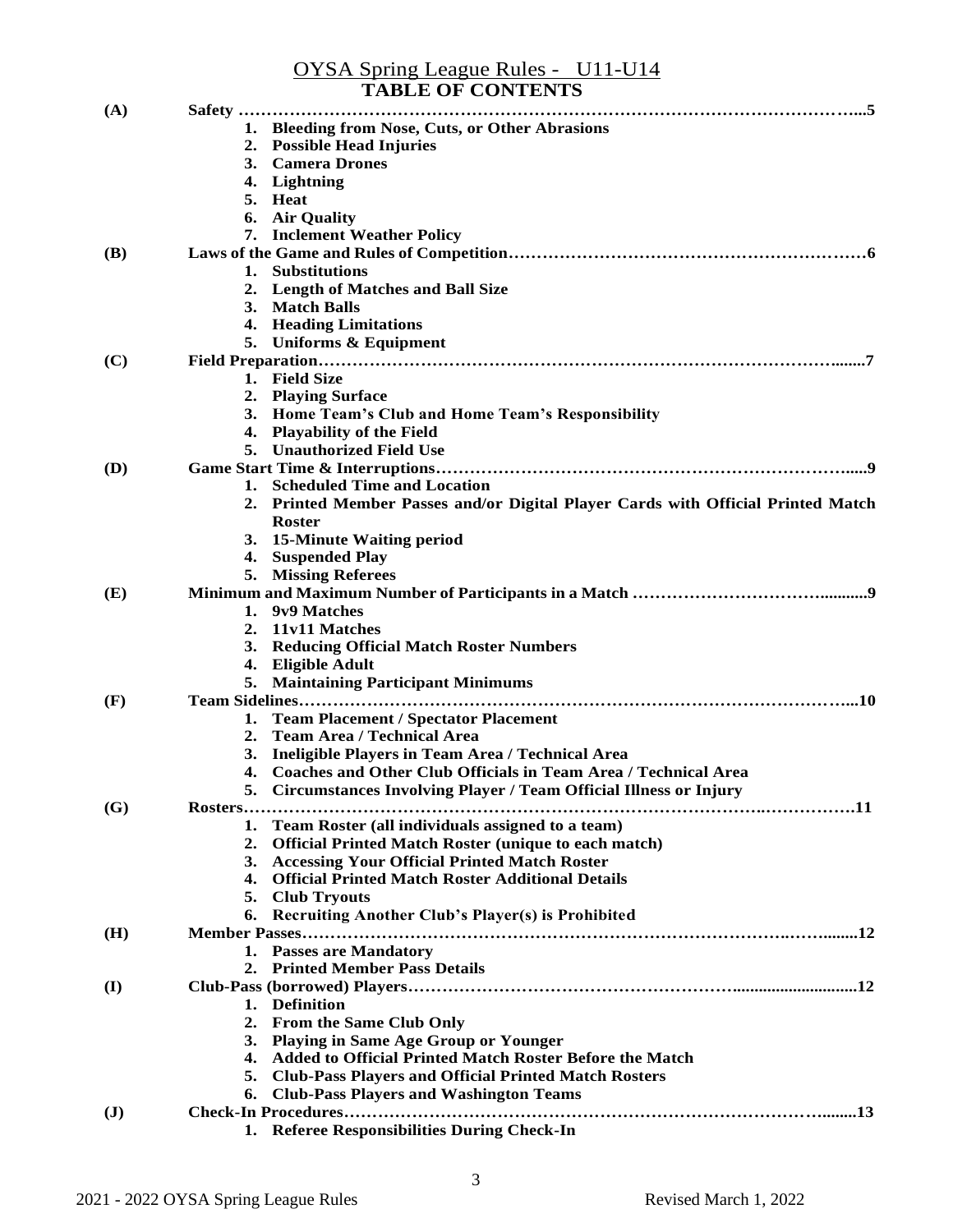|                | OYSA Spring League Rules - U11-U14                                                                                |
|----------------|-------------------------------------------------------------------------------------------------------------------|
|                | 2. Player(s) Arriving After Check-In                                                                              |
|                | 3. Missing Official Match Roster and/or Member Passes Guidance                                                    |
| (K)            |                                                                                                                   |
|                | 1. Knowing the Laws of the Game and League Rules                                                                  |
|                | 2. Ensuring Proper Conduct of Team's Players, Coaches,                                                            |
|                | <b>Team Officials, and Spectators</b>                                                                             |
|                | 3. Ensuring Proper Coaching                                                                                       |
| (L)            | 1. Players                                                                                                        |
|                | <b>Coaches and Team Officials</b><br>2.                                                                           |
|                | 3. Players, Coaches, and Team Officials who are Sent-Off                                                          |
| (M)            |                                                                                                                   |
|                | <b>Verify the Score</b><br>1.                                                                                     |
|                | <b>Submitted Online</b><br>2.                                                                                     |
|                | <b>Submit Official Printed Match Rosters</b><br>3.                                                                |
| (N)            |                                                                                                                   |
|                | 1. Both Teams Must Enter Scores Online                                                                            |
|                | <b>Teams: Do Not Enter Red/Yellow Cards Online</b><br>2.                                                          |
| (O)            |                                                                                                                   |
|                | 1. Points Scoring                                                                                                 |
|                | <b>Tie-Breakers</b><br>2.                                                                                         |
| (P)            |                                                                                                                   |
|                | 1. List of Minimum Suspensions                                                                                    |
|                | 2. Disciplinary Result of a Suspended/Ineligible Player or Coach Participating<br><b>Other Suspension Details</b> |
|                | 3.<br>Disciplinary Hearing Suspensions (may include, but are not limited to these)<br>4.                          |
|                | 5. Conditions of Suspensions                                                                                      |
| $\overline{Q}$ | Team Penalties for Accumulated Cards During the League Season19                                                   |
|                | 1. Penalty Points Accrual                                                                                         |
|                | 2. League Disciplinary Action from Points Accrual                                                                 |
| (R)            |                                                                                                                   |
|                | 1. Matches Abandoned without Fault (as determined by the referee and OYSA)                                        |
|                | Matches Abandoned with Fault (as determined by the referee and OYSA)<br>2.                                        |
| (S)            |                                                                                                                   |
|                | Rescheduling Matches Abandoned Without Fault of Either Team<br>1.                                                 |
|                | 2. Emergency Reschedules                                                                                          |
|                | <b>Rescheduling for Mass Cancellations</b><br>3.                                                                  |
|                | <b>Team-Requested Reschedules (non-emergency)</b><br>4.                                                           |
|                | 5. Decisions are Final                                                                                            |
|                | Un-played Matches at the End of the Season<br>6.                                                                  |
| (T)            | 7. Not Cooperating to Reschedule                                                                                  |
|                | 1. Failure to Play                                                                                                |
|                | Abandonment – Forced (refusal to continue play)<br>2.                                                             |
|                | <b>Abandonment – Behavior</b><br>3.                                                                               |
|                | <b>Table of Fines in Addition to Forfeit</b><br>4.                                                                |
| (U)            |                                                                                                                   |
|                | 1. Refunds or Penalties due to Withdrawal from League                                                             |
| (V)            |                                                                                                                   |
|                | 1. Fine Notice                                                                                                    |
|                | 2. If not Paid within 10 Days                                                                                     |
|                | 3. Failure to Pay                                                                                                 |
| (W)            |                                                                                                                   |
|                | 1. Protests                                                                                                       |
|                | 2. Protest Procedures                                                                                             |
|                | 3.<br><b>Appeals</b>                                                                                              |
|                | 4. Review                                                                                                         |
| (X)            |                                                                                                                   |
|                | 1. Powers                                                                                                         |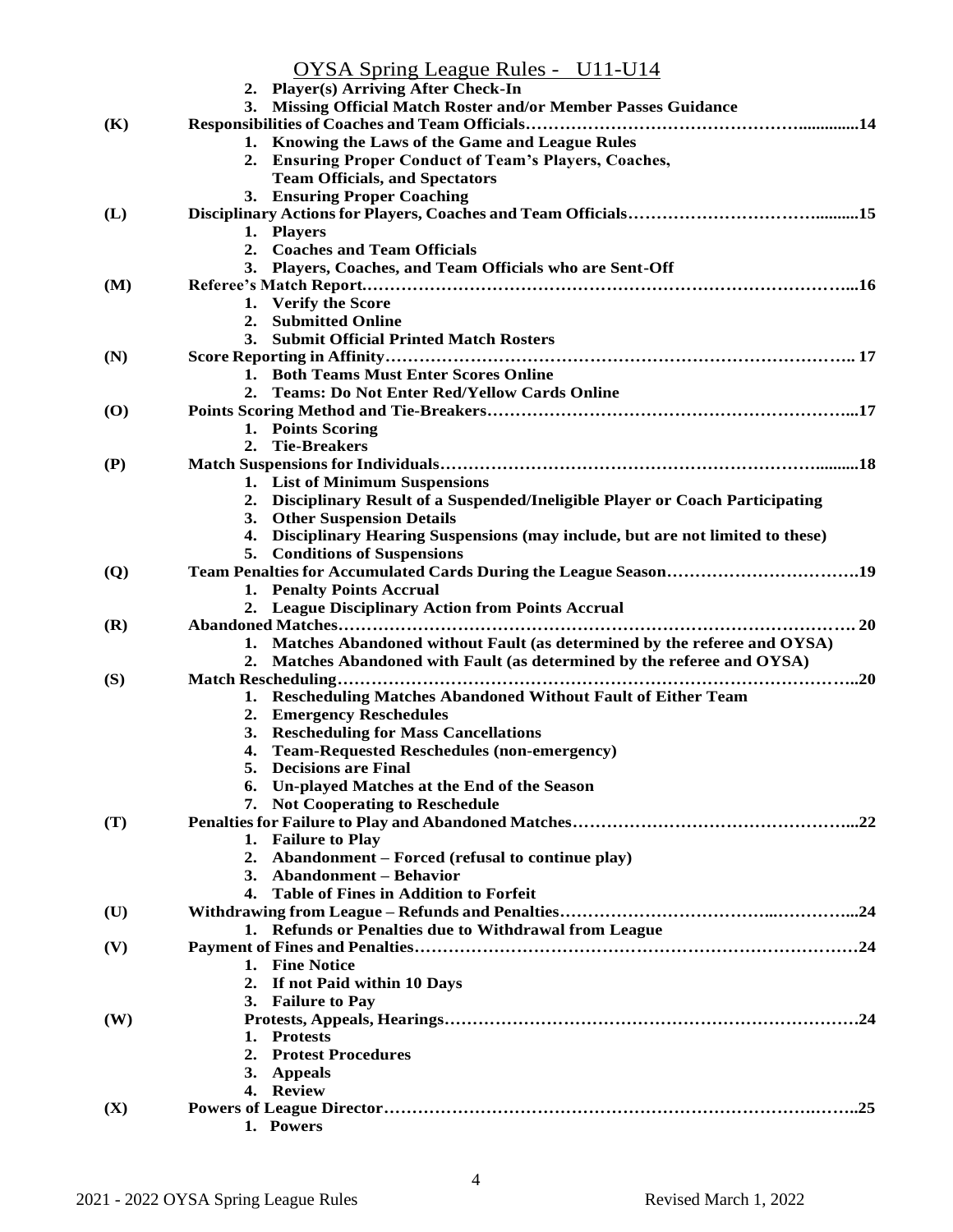#### **(A) Safety**

#### **(1) Bleeding from Nose, Cuts or Other Abrasions**

(a) A player who is bleeding or has blood on his or her uniform must leave the field and may be substituted at the coach's discretion. A uniform with blood on it must be changed. After the bleeding is stopped and the wound is covered, the player may return to the match when beckoned onto the field by the referee.

#### **(2) Possible Head Injuries**

- (a) A player who demonstrates signs of concussion as a result of an observed or suspected blow to the head or body must leave the field and may not return to play in that match unless an athletic trainer registered by the Oregon Board of Athletic Trainers or licensed medical professional determines that the player has not suffered a concussion.
- (b) A referee will accept the determination of a certified athletic trainer only if the trainer has identified himself or herself to the referee prior to the match and has shown the referee a current Athletic Trainer registration identification card.
- (c) If a coach returns a player without approved clearance, the referee will end the game.
- (d) Referees will include in their match report information about any player required to leave the field because of a suspected concussion. A player who has been removed from a match by a referee because of a suspected concussion is ineligible to play until the league director has received a copy of a medical release signed by a health care professional that authorizes an unrestricted return to competition.
- (e) Coaches should be aware that ORS 417.875, effective January 1, 2014, and amended April 13, 2018 applies to all competitions sanctioned by OYSA. Unless an athletic trainer registered by the Oregon Board of Athletic Trainers or a licensed physician pursuant to ORS 677.100 to 677.228 determines that a player has not suffered a possible head injury, a coach is prohibited from allowing a player who exhibits signs of concussion following an observed or suspected blow to the head or body to participate in any competition, including practice, until the player has been cleared to return to play by a qualified health care professional.

#### **(3) Camera Drones**

(a) Camera drones may be in the vicinity of the field only if permitted by the facility owner. When drones are allowed, they may not be directly above the field, teams, or spectators and must be kept at least 50 feet away from teams and spectators.

#### **(4) Lightning**

- (a) If lightning is seen or thunder is heard, play must be immediately suspended.
- (b) Participants and spectators should immediately move to a safe location, in a substantial building or a hard-topped metal vehicle.
- (c) Wait 30 minutes after last seeing lightning or hearing thunder to continue the match. See the National Weather Service website at<https://www.weather.gov/safety/lightning-sports> for more information about lightning safety.

#### **(5) Heat**

- (a) The coaches of both teams should consult with the referee to determine whether the temperature at match time will require hydration breaks.
- (b) The referee will add time to the end of each half to account for the time allowed for hydration breaks.
- (c) The referee will pause the match when Wet Bulb Globe Temperature (WBGT) equals or exceeds 89.6F.
	- (i) WBGT may be measured directly using an instrument designed for that purpose
	- (ii) WBGT may be approximated for the area of the field using a cell phone application (e.g. WeatherFX).
	- (iii) WBGT may be estimated from the US Soccer Heat Guidelines available from the [Recognize](https://static1.squarespace.com/static/57125d942eeb814000fb1ca5/t/571a36ac8a65e2cccb5e7039/1461335725326/Heat+Guidelines.pdf) to Recover site.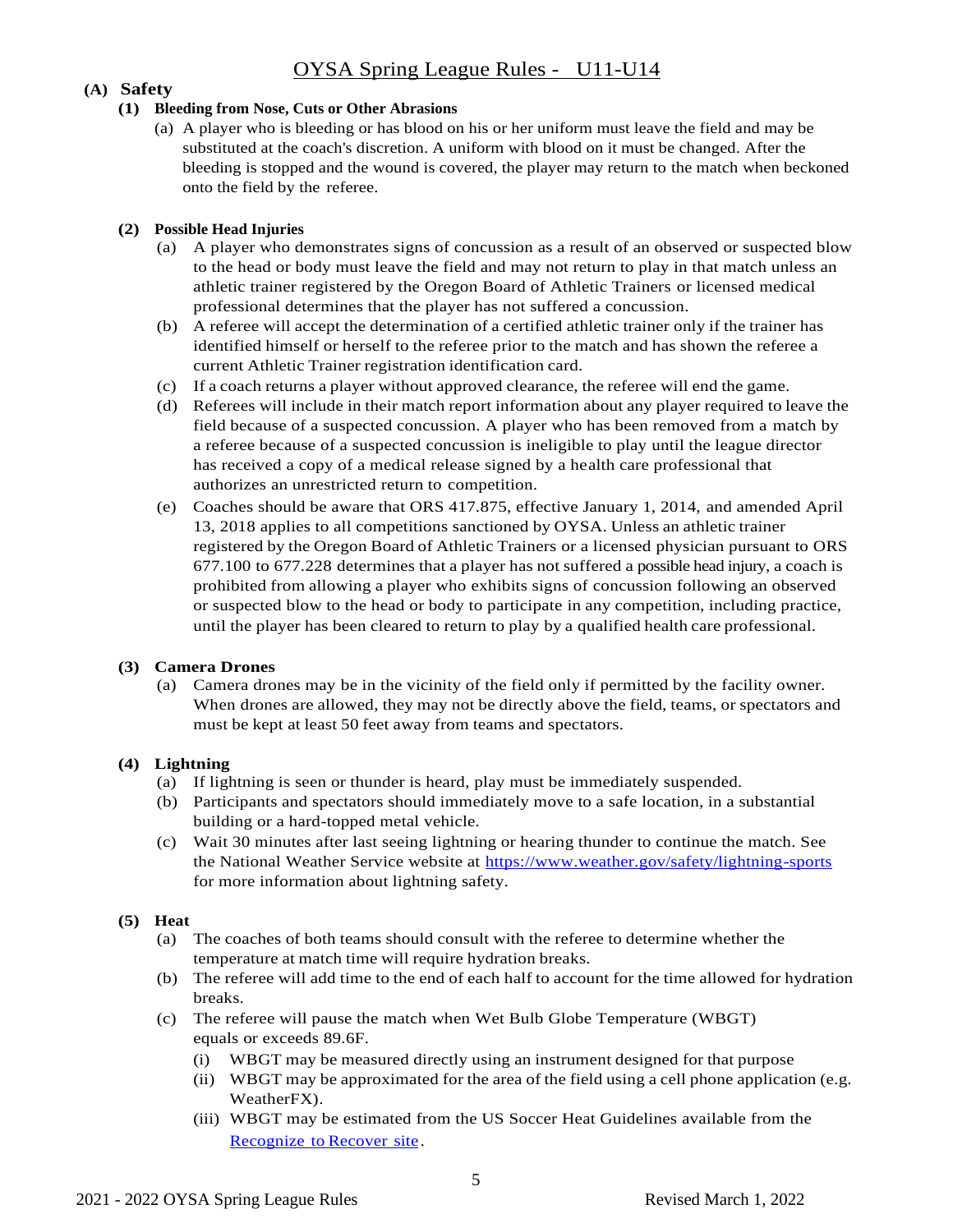#### **(6) Air Quality**

- (a) The OYSA Spring League will follow the Air Quality Index (AQI) table below, adopted from the Oregon School Activities Association (OSAA).
- (b) The League Director will make final decisions regarding match cancellation(s) due to the AQI and will notify Directors of Coaching/Teams.

| <b>Air Quality</b><br>Index (AQI) | 5-3-1 Visibility Index | <b>Required Actions for Outdoor Activities</b>                                                                                                                                                                                                                                                                                                |  |
|-----------------------------------|------------------------|-----------------------------------------------------------------------------------------------------------------------------------------------------------------------------------------------------------------------------------------------------------------------------------------------------------------------------------------------|--|
| $51 - 100$                        | 5-15 Miles             | Athletes with asthma should have rescue inhalers readily available and pretreat before exercise or as<br>directed by their healthcare provider. All athletes with respiratory illness, asthma, lung or heart disease<br>should monitor symptoms and reduce/cease activity if symptoms arise. Increase rest periods as needed.                 |  |
| $101 - 150$                       | 3-5 Miles              | Because they involve strenuous activity for prolonged periods of time, all outdoor activities (practice and<br>competition) shall be canceled or moved to an area with a lower AQI. Move practices indoors, if available. Be<br>aware that, depending on a venue's ventilation system, indoor air quality levels can approach outdoor levels. |  |
| $151 - 200$                       | 1-3 Miles              | Because they involve strenuous activity for prolonged periods of time, all outdoor activities (practice and<br>competition) shall be canceled or moved to an area with a lower AQI. Move practices indoors, if available. Be<br>aware that, depending on a venue's ventilation system, indoor air quality levels can approach outdoor levels. |  |
| >200                              | 1 Mile                 | Because they involve strenuous activity for prolonged periods of time, all outdoor activities (practice and<br>competition) shall be canceled or moved to an area with a lower AQI. Move practices indoors, if available. Be<br>aware that, depending on a venue's ventilation system, indoor air quality levels can approach outdoor levels. |  |

#### **(7) Inclement Weather Policy**

- (a) If a roadway necessary to reach a match location is closed either 24 hours prior to match time when teams are staying overnight or 6 hours prior to match time when teams are traveling the day of the game, per the Oregon Department of Transportation (ODOT) for reasons other than regularly scheduled maintenance closures, then the match will need to be rescheduled by OYSA.
- (b) The League Director will make final decisions and notify Directors of Coaching/Teams.

#### **(B) Laws of the Game and Rules of Competition**

[IFAB Laws of the Game](https://www.theifab.com/) apply except as specifically modified by these rules.

#### **(1) Substitutions**

- (a) Unlimited substitutions are permitted, with the consent of the referee, on any dead ball.
- (b) Substituted players must leave the field of play at the half line near their team bench.

| <b>Length of Half</b><br>Age |            | <b>Halftime</b> | <b>Ball Size</b> |
|------------------------------|------------|-----------------|------------------|
| $U11-U12(9v9)$               | 30 minutes | 10 minutes      | Size 4           |
| U13-U14                      | 35 minutes | 10 minutes      | Size 5           |

#### **(2) Length of Matches and Ball Size**

(a) A team is considered to be the age of the division in which the team is playing.

- (i) U11-U14 teams may not play in an older age group. A team that wins Premier Gold and State Cup may petition the League Committee for special consideration.
- (ii) When the league playing-format groups teams together that would normally have a different match length or ball size, the rules that apply to the oldest team in the division will apply to all matches for all teams in the combined group.

#### **(3) Match Balls**

(a) The home team is expected to provide 3 match balls acceptable to the referee, although the referee may accept match balls from either team.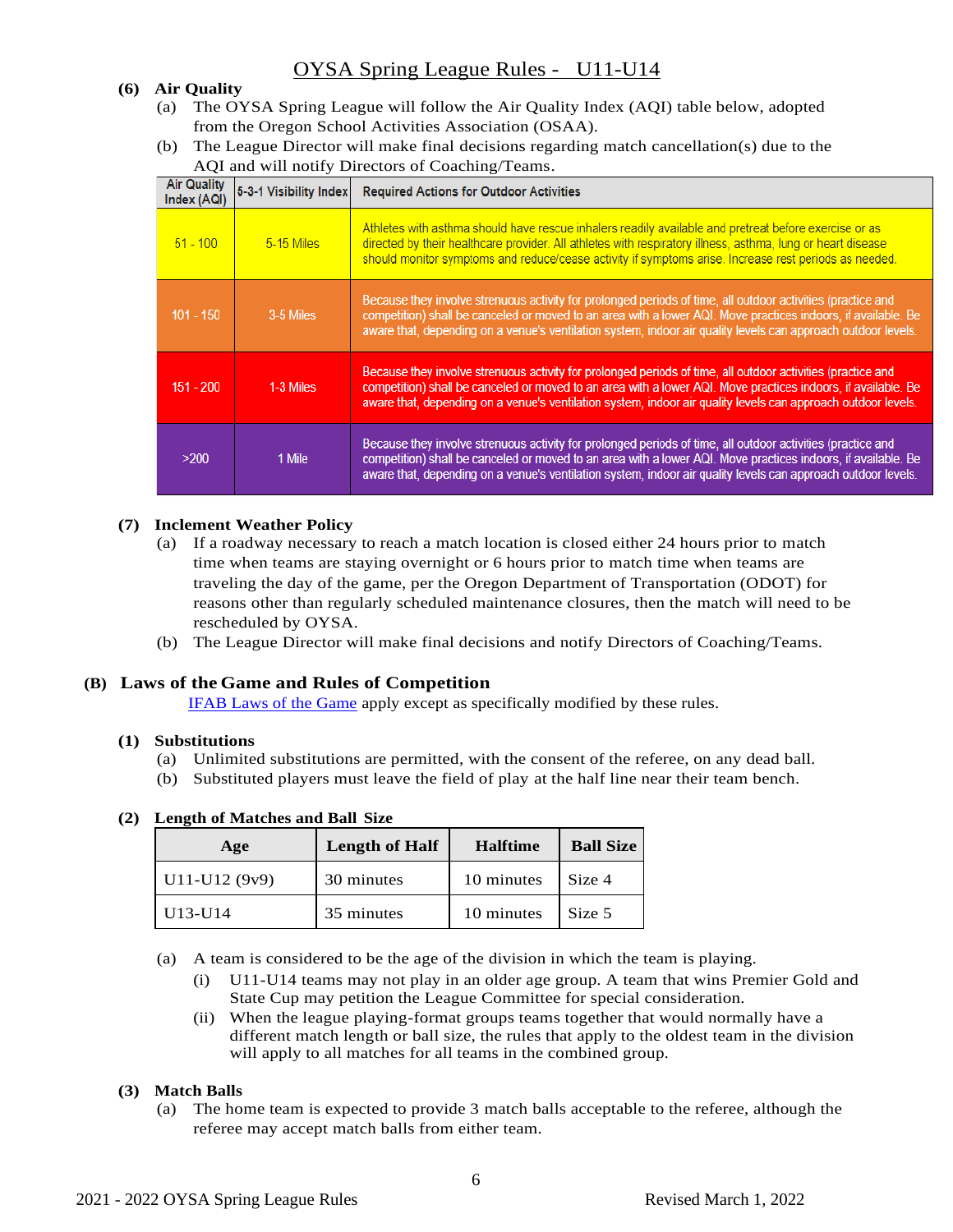#### **(4) HeadingLimitations**

- (a) In U11 and U12 age groups (all 9v9 games) a player may not use his/her head to play the ball.
- (b) The infraction consists in intentionally playing the ball with the head. If the referee determines that the ball struck a player in the head when the player is not trying to play the ball, the referee will allow play to continue.
- (c) The penalty for playing the ball using the head is an indirect free kick at the spot of the infraction.
- (d) If the infraction is committed within the goal area, the indirect free kick will be taken from the goal area line parallel to the end line at the nearest point to where the infraction occurred.

#### **(5) Uniforms & Equipment**

- (a) All players on the field must wear matching uniforms (except the goalkeeper) to the satisfaction of the referee. The goalkeeper's uniform must be a different color from that of the opposing keeper, all other players on the field, and the referee. All players, including the goalkeeper, must wear jerseys with numbers on the back. Duplicate numbers are not allowed. The number on a player's jersey must match that player's jersey number on the Official Match Roster.
	- (i) A badge displaying the registering club's logo must be on each jersey. A team will forfeit any game played without their club's badge on their uniform, after OYSA review.
	- (ii) Any material on/covering the socks must be the same color as the part of the sock that it covers (this applies to all material, not just tape). Enforcement is at the discretion of the referee.
	- (iii) Undershorts/tights must be the same color as either the main color of the shorts or the lowest edge/bottom (hem), and the team must all wear the same color. Enforcement is at the discretion of the referee.
	- (iv) Undershirts must be a single color which is the same color as the main color of the shirt sleeve, or a pattern/color which exactly replicates the shirt sleeves. Enforcement is at the discretion of the referee.
- (b) Each team must have two uniform sets (one white or light color and one dark color) **at each match.**
	- (i) Home team listed first in the schedule will wear white or light-colored jerseys and socks.
	- (ii) Visiting team listed second will wear dark-colored jerseys and socks.
	- (iii) In cases of uniform color similarity, the designated home team (listed first) will change jerseys.
- (c) A player may not wear or use any equipment that is dangerous to himself or another player.
	- (i) The referee's decision regarding dangerous equipment is conclusive, although lightweight, padded protective equipment should generally be allowed per IFAB Law 4.
	- (ii) Casts, splints, or braces must be padded and there shall be no exposed metal or any other hard material.
	- (iii) The referee may withdraw approval for a player to participate while wearing a cast or other protective equipment if the referee finds that the protective equipment is being used in a way that endangers the safety of any player.
- (d) **No jewelry is permitted**. Medical alert bracelets/necklaces are not considered jewelry and are allowed, if taped.
- (e) Shin guards, covered by socks, are mandatory in all games. Players not wearing shin guards will not be allowed to play.

## **(C) Field Preparation**

#### **(1) Field Size**

| Age - Format                           | <b>Minimum</b>           | <b>Maximum</b>            | <b>Goal Size Minimum</b> |
|----------------------------------------|--------------------------|---------------------------|--------------------------|
| $U11-U12 - 9y9$                        | $45x70yds*$              | $55x80yds*$               | $6.5x18.5$ ft*           |
| $\text{U}13-\text{U}14 - \text{11v}11$ | $50x100yds$ <sup>‡</sup> | $100x130yds$ <sup>‡</sup> | 8'x24'                   |

\*US Soccer Federation Player Development Initiatives

‡ IFAB Laws of the Game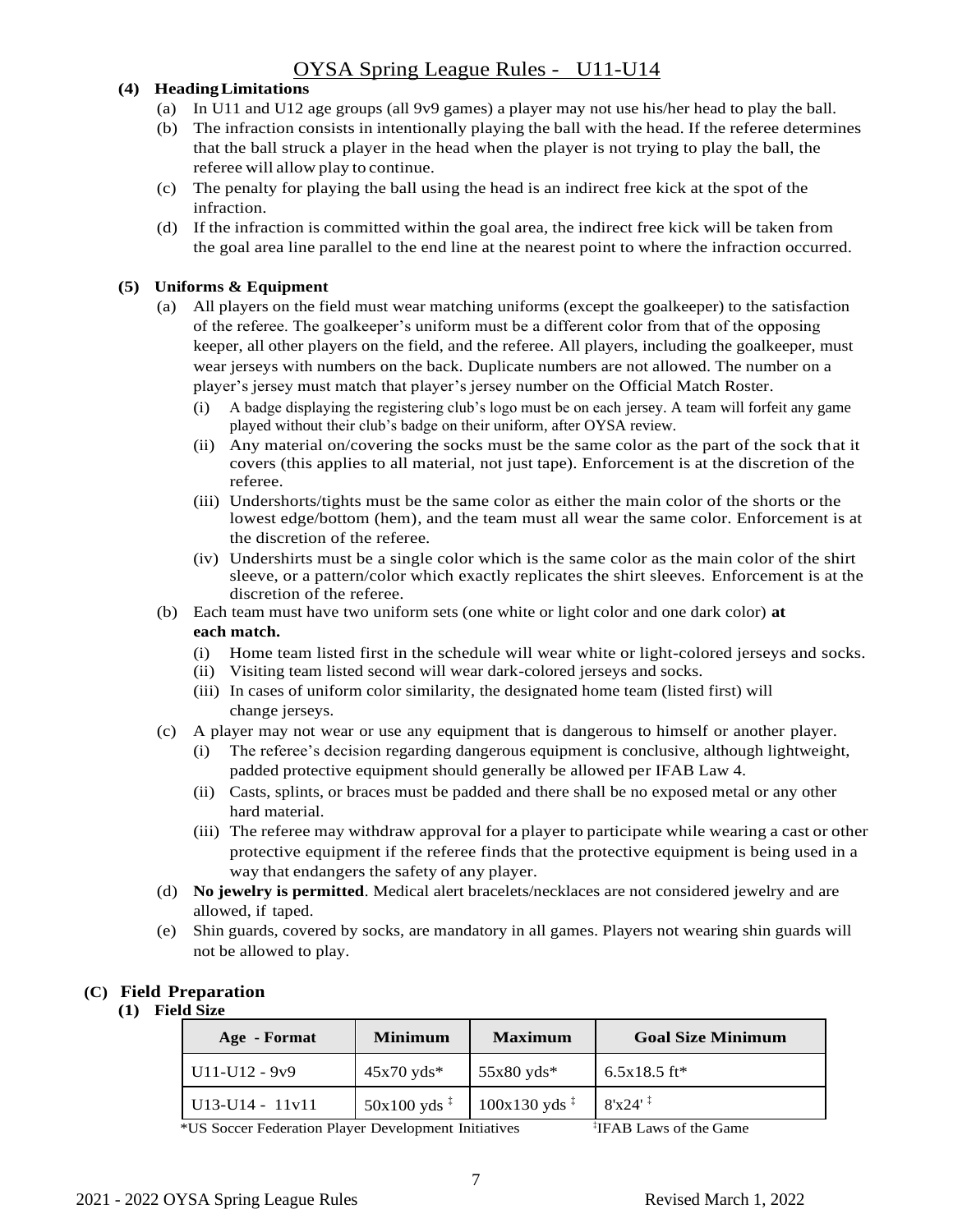- (a) For 9v9 matches in Premier divisions, the 9v9 goal size is mandatory. For all other 9v9 divisions, it is highly recommended.
- (b) For all 9v9 matches, the reduced field size is mandatory. Where the facility owner does not permit paint or other semi-permanent markings, field lines may be temporarily marked using flat discs or disc cones.
	- (i) The field inventory provided to the league scheduler should clearly identify field and goal dimensions. To the extent possible, 9v9 matches will be scheduled on appropriately-sized fields where appropriately-goals are available.



#### **(2) Playing Surface**

- (a) Matches are played on artificial and natural turf. All players must be prepared to play on either surface independent of schedule.
- (b) The league reserves the right to change the match location due to adverse field conditions, scheduling conflicts orfield access changes.

#### **(3) Home Team's Club and Home Team's Responsibility**

- (a) The home team's club and the home team are required to complete field preparation: mowing, lining, goal and net set-up, and corner flags.
	- (i) All goals, including portable goals, must be securely anchored to the ground or use sandbags.
	- (ii) Teams playing home matches on artificial turf fields should provide corner flags suitable for use on such fields. The referee may permit cones or other alternative corner markers on artificial turf fields when corner flags are not available.
- (b) If the match is abandoned due to safety issues within the home team's control, such as improper anchoring of goals, a forfeit and fine will be applied to the home team.

#### **(4) Playability of the Field**

- (a) Any complaints regarding the playability of the field must be made to the referee and the opposing coach **before the match begins**. The referee will make the final decision determining whether the field is playable.
- (b) If the field is determined by the referee to be unplayable, both teams and the referee must call the Game Day Hotline to inform the league.
	- (i) After calling the Game Day Hotline, the match may be moved to another field if one is available.
	- (ii) If no alternate field is available, and the match was not played, then it will be rescheduled as determined by the League Director and League Scheduler, subject to field availability. Their rescheduling decision is final.
	- (iii) The referee must include information about an unplayable field in their Match Report.
- (c) If a game was played, then the coaches agreed the field was playable, given the fact that the game was played. If a game was played, the game's score will stand.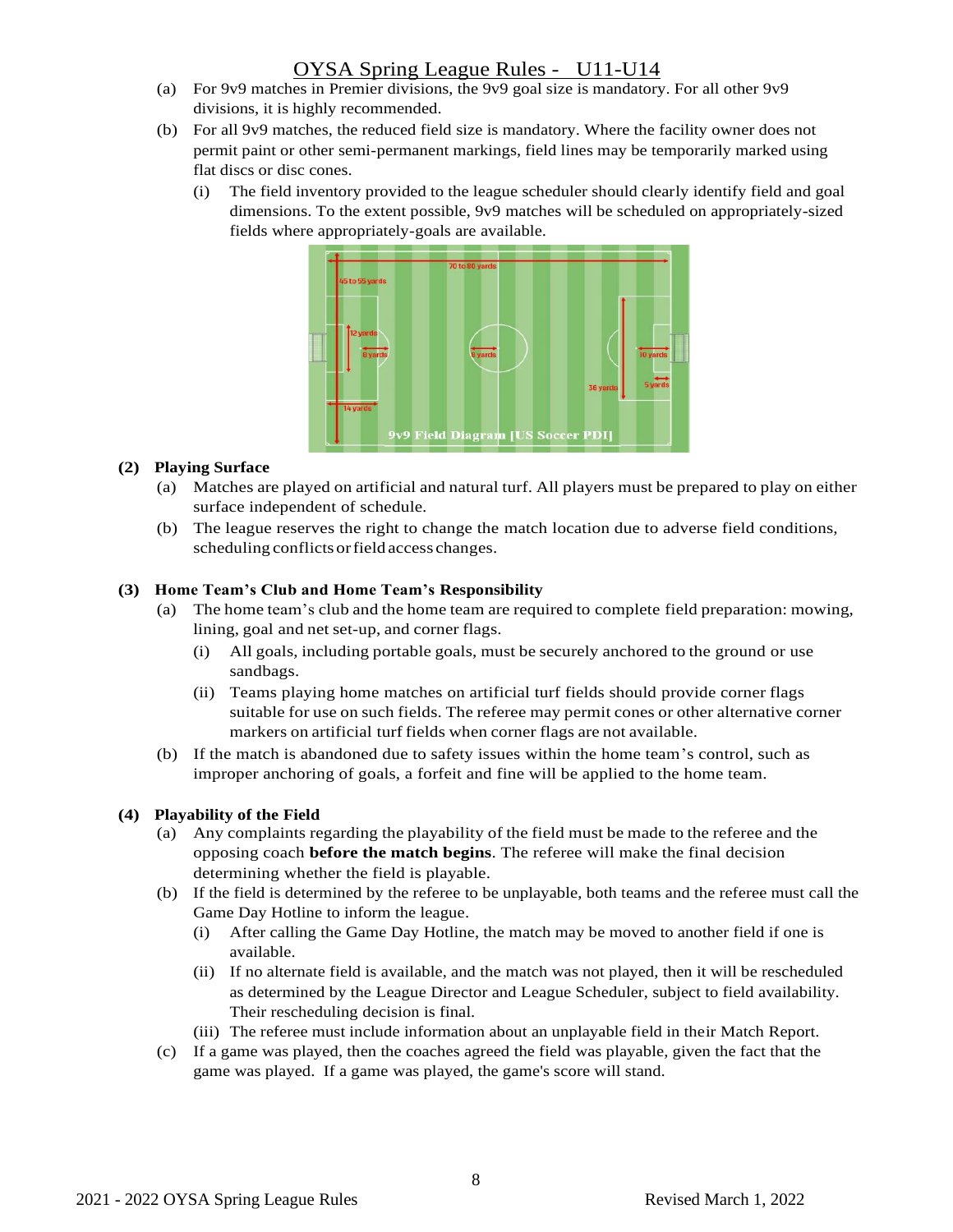#### **(5) Unauthorized Field Use**

- (a) Teams will not use the permitted fields or owned resources of another club without documented permission.
	- (i) This includes "unlined" areas surrounding or between practice fields.
- (b) Photographic/video evidence must be submitted along with a statement from the owning club, parks department, or school district that the club or team in question does not have a field permit and was not given permission to use the field or other owned resource.
	- $(i)$  1<sup>st</sup> instance of unauthorized field use/owned resource use results in a \$500 fine
	- (ii)  $2<sup>nd</sup>$  instance of unauthorized field use/owned resource use results in a \$1,500 fine
	- (iii)  $3<sup>rd</sup>$  instance of unauthorized field use/owned resource use results in team removal from the league.

#### **(D) Game Start Time & Interruptions**

#### **(1) Scheduled Time and Location**

(a) Teams are expected to play matches at the scheduled time and location.

#### **(2) Printed Member Passes and/or Digital Player Cards with Official Printed Match Roster**

- (a) Prior to each scheduled game, referees must complete the player/coach credential check-in process, by using Printed Member Passes and/or Digital Player Cards with the Official Printed Match Roster.
	- (i) Players cannot be added to the Official Printed Match Roster once the match has begun.

#### **(3) 15-Minute Waiting Period**

- (a) The referee will wait for 15 minutes after the scheduled start time for one or more of the teams to complete pre-match check-in (by providing Printed Member Passes and/or Digital Player Cards with the Official Printed Match Roster, and providing the minimum number of players and eligible adults to begin the match).
	- (i) If a match cannot be started after the 15-minute waiting period, the referee and/or the coaches must call the Game Day Hotline before abandoning the match.

#### **(4) Suspended Play**

- (a) If play must be suspended for safety issues (such as lightning or other severe weather conditions) or cannot be completed due to safety concerns or otherissues arising during the match, the referee and coaches/team officials must call the Game Day Hotline
	- (i) If the first half of the match has been completed, the match will be considered completed and the result considered final.
	- (ii) Matches that are not played or have completed less than one half of play will be rescheduled, if possible. It is the home team's responsibility to reschedule the match.
	- (iii) The referee must include information about the suspended play in their Online Match Report.

#### **(5) Missing Referees**

- (a) If no assigned referee is present at the scheduled field fifteen minutes before the scheduled match start time, call the league's Referee Emergency number to inform and request guidance.
	- (i) If the match cannot be played, the match will be rescheduled, if possible.

#### **(E) Minimum and Maximum Number of Participants in a Match**

#### **(1) 9v9 Matches**

- (a) A team must have a minimum of 6 eligible players and 1 eligible adult who are listed on their Official Printed Match Roster to start a match.
- (b) A team's Official Printed Match Roster may list a maximum of 16 players as eligible to play, and 4 eligible adults.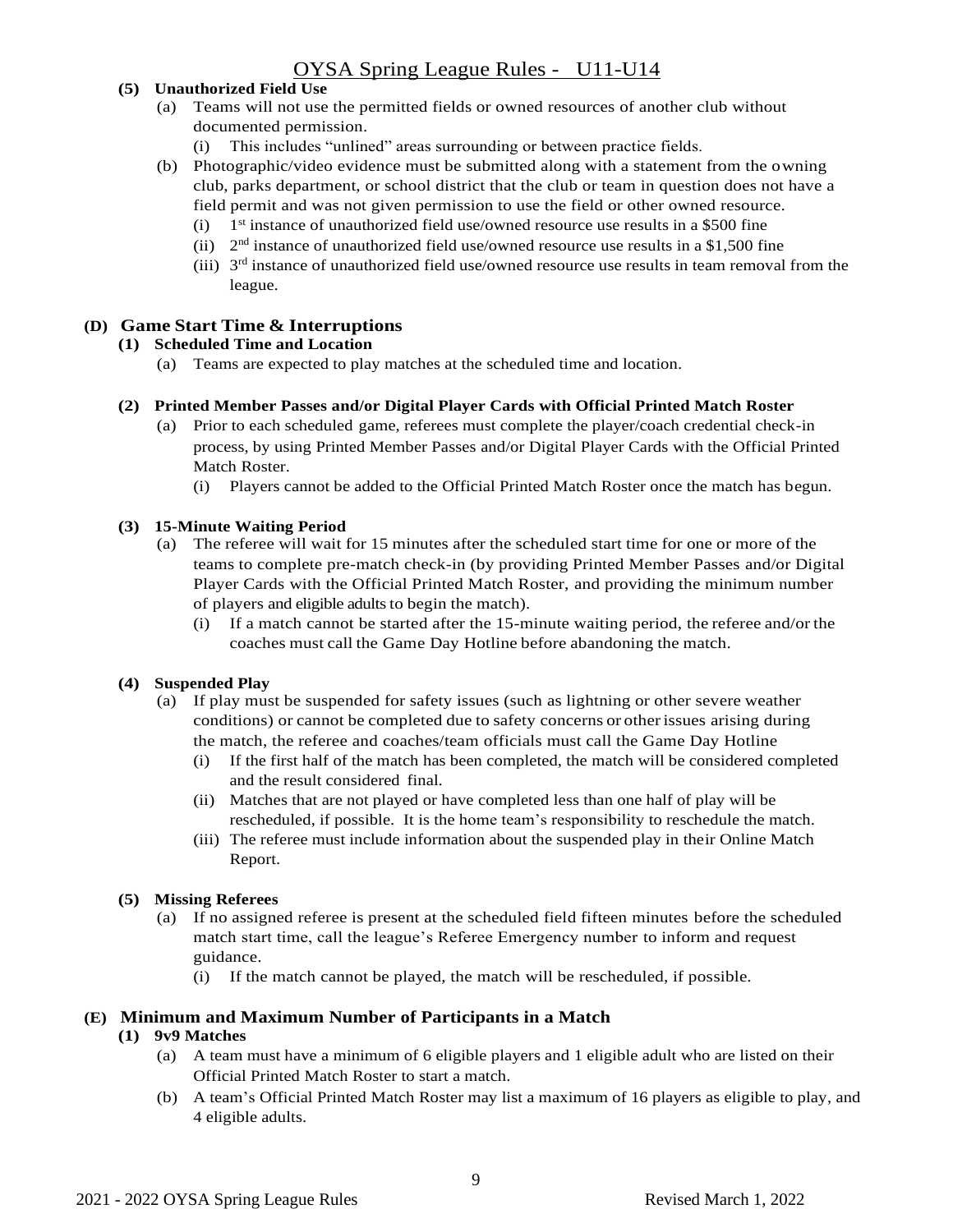#### **(2) 11v11 Matches**

- (a) A team must have a minimum of 7 eligible players and 1 eligible adult who are listed on their Official Printed Match Roster to start a match.
- (b) A team's Official Printed Match Roster may list a maximum of 18 players as eligible to play, and 4 eligible adults.

#### **(3) Reducing Official Match Roster Numbers**

- (a) When a team's Official Printed Match Roster lists more players than the maximum eligible to play in a match (see 9v9 and 11v11 maximums above), the team must indicate which players will not play by drawing a line through their names before the Official Printed Match Roster is given to the referee for check-in.
- (b) A player who has been indicated as ineligible for play on the Official Printed Match Roster may be permitted in the Team Area/Technical Area ONLY if the player is NOT wearing the team uniform (including team warmups).
	- (i) An ineligible player serving a league disciplinary suspension is NOT permitted in the team area/technical area.

#### **(4) Eligible Adult**

(a) An eligible adult is an adult who has with them a Printed Member Pass/Digital Card from the same club as the team and whose information is handwritten or printed on the team's Official Printed Match Roster.

#### **(5) Maintaining Participant Minimums**

- (a) If a team fails to maintain the minimum number of players on the field after a match has been started, the match will be abandoned.
- (b) **If at least one full half has been completed**, a match abandoned for a team's failure to maintain the minimum number of players on the field will stand as a completed match.
	- (i) If the team that failed to maintain the minimum number of players has fewer goals at the time of abandonment, the score at abandonment will be the final score of the match.
	- (ii) If the team that failed to maintain the minimum number of players has more goals at the time of abandonment, the match will be scored as a forfeit by that team.
	- (iii) If the team that failed to maintain the minimum number of players is tied at the time of abandonment, the match will be scored as a forfeit by that team.
- (c) **If one full half has not been completed**, a match abandoned for a team's failure to maintain the minimum number of players on field will be considered forfeit by that team.
- (d) If a team fails to maintain an eligible adult in the Team Area/Technical Area after a match has been started, the match will be abandoned and considered a forfeit by that team.

#### **(F) Team Sidelines**

#### **(1) Team Placement / Spectator Placement**

- (a) Except where field conditions prevent, both teams must be on one side of the field.
	- (i) A "team" consists of those players, coaches and team officials listed on the team's Official Printed Match Roster who have checked in with the referee.
- (b) ALL spectators must be on the opposite side of the field from the teams.
	- (i) Spectators may, with the permission of the referee, be located on the same side of the field as the teams when the match field has bleachers or grandstands that physically separate spectators from the teams.

#### **(2) Team Area / Technical Area**

(a) Each coach, substitute, and all other team personnel not involved in active play must remain within their respective Team Area two (2) yards behind the touch line, five (5) yards from the halfway line, and eighteen (18) yards from the nearest corner of the field.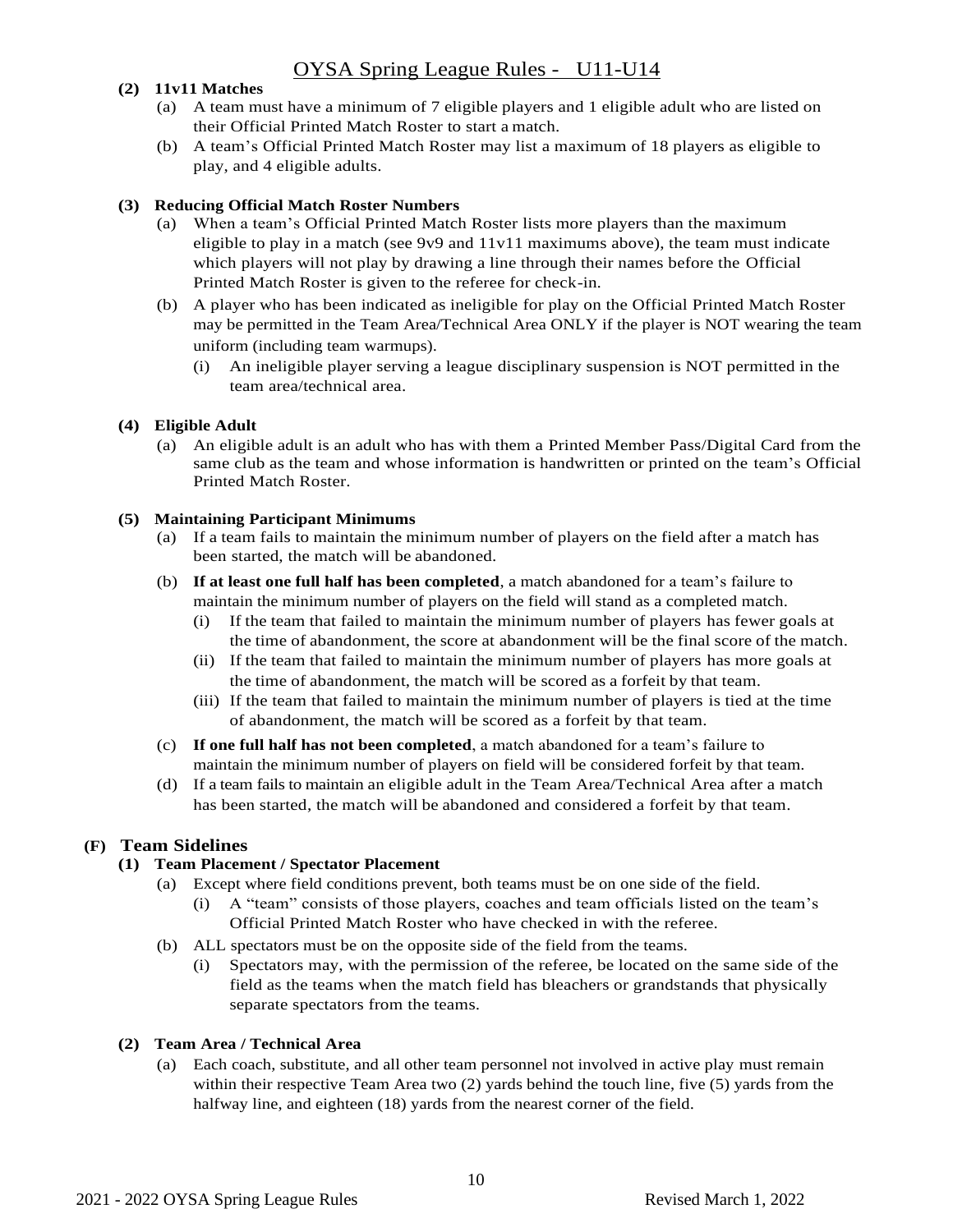(b) If a field has benches and is marked with a Technical Area, each coach, substitute, and all other team personnel not involved in active play must remain within the marked boundaries of the Technical Area.

#### **(3) Ineligible Players in Team Area / Technical Area**

- (a) A player listed on a team's Official Printed Match Roster who is indicated as medically ineligible to play in a match may be permitted in the Team Area/Technical Area ONLY if the player is NOT wearing the team uniform (including team warmups).
	- (i) An ineligible player serving a league disciplinary suspension is NOT permitted in the Team Area/Technical Area.

#### **(4) Coaches and Other Club Officials in Team Area / Technical Area**

- (a) A coach or club official who was not originally listed on a team's Official Printed Match Roster may be in the team area/technical area, provided that this coach or club official checks in by showing a printed Member Pass/Digital Card from the team's club to the referee and is handwritten onto the Official Printed Match Roster.
	- (i) Barring circumstances involving player/team official illness or injury (see below), there may be no more than 4 adults in the team area/technical area.

#### **(5) Circumstances Involving Player / Team Official Illness or Injury**

(a) Additional adults may be in the team area, at the discretion of the referee, to aid an ill or injured player or team official.

#### **(G) Rosters**

#### **(1) Team Roster (all individuals assigned to a team)**

- (a) No team may roster more than 22 players
- (b) No team may roster more than 4 coaches

#### **(2) Official Printed Match Roster (unique to each match)**

- (a) Each team must present an Official Printed Match Roster to the referee before each match, which lists every person eligible to play in the match, and all adults who will be present in the Team Area/ Technical Area, except as provided in section (F)(4).
	- (i) A 9v9 team's Official Printed Match Roster must not list more than 16 eligible players and 4 eligible adults [see section (E)(3)].
	- (ii) An 11v11 team's Official Printed Match Roster must not list more than 18 eligible players and 4 eligible adults [see section (E)(3)].

#### **(3) Accessing Your Official Printed Match Roster**

- (a) Each team must print an Official Printed Match Roster from OYSA's Affinity online software.
	- (i) Instructions for printing an Official Printed Match Roster are available on the "Leagues" page of the OYSA website: [https://docs.wixstatic.com/ugd/e0e3f4\\_034cd340cb534b5f9871267ee291a359.pdf](https://docs.wixstatic.com/ugd/e0e3f4_034cd340cb534b5f9871267ee291a359.pdf)

#### **(4) Official Printed Match Roster Additional Details**

- (a) **Printed Member Passes and/or Digital Player Cards are required when an Official Printed Match Roster is used.**
- (b) The name, jersey number, and Player ID number from the printed Member Pass or Digital Player Card of each player, including club-pass (borrowed) players, must be on the Official Printed Match Roster before the roster is given to the referee.
	- (i) Club-pass (borrowed) players names, jersey numbers, and player ID numbers may be handwritten on the Official Printed Match Roster, but MUST BE LEGIBLE.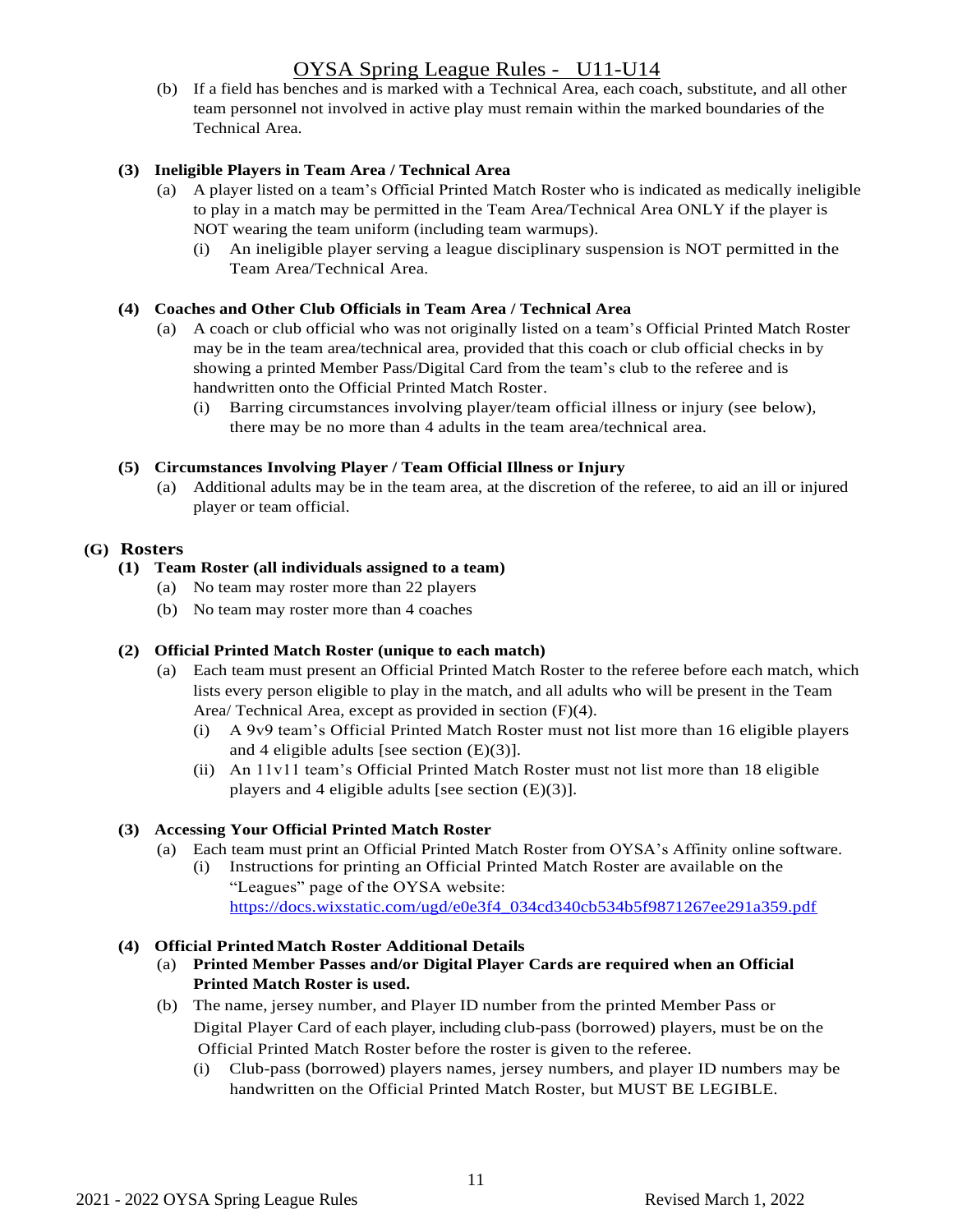#### **(5) Club Tryouts**

- (a) Tryouts are defined by OYSA as any team-making process for the following seasonal year, no matter what an event is called.
- (b) Teams may not offer places to players prior to the beginning tryout date allowed, listed below. (i) Tryouts may begin the day after State Cup finals.
- (c) Any club in violation of the Club Tryout rules will be fined \$5,000 and the relevant team may be removed from the league.
- (d) Clubs may host camps/events or training, provided all Club Tryouts rules above are followed, starting the Monday of the week preceding the State Cup Finals.

#### **(6) Recruiting Another Club's Player(s) is Prohibited**

- (a) "Recruiting" is defined by OYSA as any coach or club personnel approaching a player currently registered to, and actively playing for, another team and asking them to join their team during the current season year of competition.
	- (i) Asking players to play or "guest play" for any other team outside of their current club, without first receiving prior written permission (email is acceptable) from the current club's Director of Coaching or equivalent staff member – even for purposes of tournament guest play – shall be considered recruiting.
- (b) Documented evidence of recruiting (text message, email, social media message, etc) must be presented to OYSA to verify any claim of recruitment.
	- (i) A team's first verified instance of recruiting results in a \$500 fine.
	- (ii) A team's second verified instance of recruiting results in a \$1,500 fine.
	- (iii) A team's third verified instance of recruiting results in team removal from league.

#### **(H) Member Passes**

#### **(1) Passes are Mandatory**

(a) Each player, coach, and team official who will be in the Team Area/Technical Area during the match must provide a printed Member Pass for the current seasonal year to the referee or display their Digital Player Card accessed online through Affinity.

#### **(2) Printed Member Pass Details**

- (a) Each printed Member Pass must be an official US Youth Soccer Member Pass.
	- (i) The printed Member Pass must show the US Youth Soccer logo as a watermark.
	- (ii) The printed Member Pass must display the club name which matches the club name on the roster.
	- (iii) The printed Member Pass must display a photo of the player or team official.
	- (iv) The printed Member Pass must be laminated.
	- (v) The printed Member Pass must show the current seasonal year.
	- (vi) The printed Member Pass must show the name and age of the player.
- (b) Only original printed Member Passes may be used. No photos of printed Member Passes or copies of printed Member Passes will be accepted.
- (c) Recreational and Futsal Member Pass players are not eligible to play in the OYSA Spring League.
- (d) U10 Developmental Member Pass players are eligible to play in the League on U11 and U12 teams, with all printed Member Pass requirements still applying.

#### **(I) Club-Pass (borrowed) Players**

- **(1) Definition**
	- (a) A "club-pass" player is a player borrowed to a team from another team within the same club, who meets the eligibility criteria listed below.

#### **(2) From the Same Club Only**

(a) All club-pass (borrowed) players must be registered to and have a Member Pass issued by the same club as the team they are being borrowed to.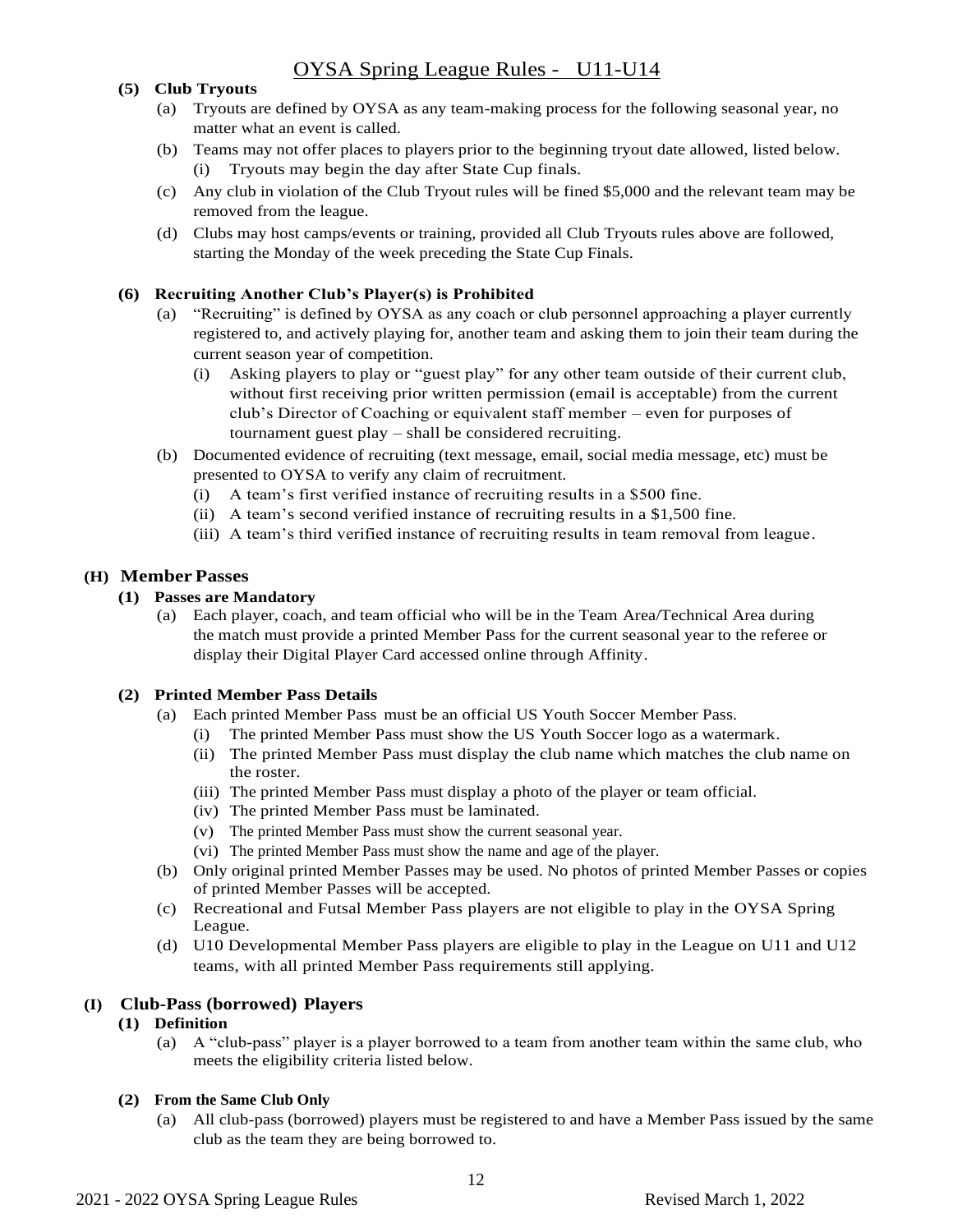#### **(3) Playing in Same Age Group or Younger**

(a) All club-pass (borrowed) players must play in the same age group as or a younger age group than the borrowing team's age group, with the following limitations:

| <b>Borrowing Team</b>     | <b>Youngest Club-Pass (borrowed) Player Allowed</b>                 |
|---------------------------|---------------------------------------------------------------------|
| U <sub>11</sub> age group | Player in U10 age group                                             |
| $U12-U14$ age groups      | Player in age group 2 years younger than borrowing team's age group |

(i) For the purposes of club-pass (borrowed) players, a team's age group is considered to be the age group of the division in which the team is playing (*e.g.,* a U13 team playing in a U14 division will be considered to be of the U14 age group).

#### **(4) Added to Official Printed Match Roster Before the Match**

(a) All club-pass (borrowed) players must be added to the Official Printed Match Roster **before the match starts** to be eligible to play in the match.

#### **(5) Club-Pass Players and Official Printed Match Rosters**

- (a) A team using an Official Printed Match Roster may only use club-pass (borrowed) players who have a printed Member Pass or who display their Digital Player Card accessed online through Affinity.
- (b) The name, jersey number, and Player ID number from the printed Member Pass of each club-pass (borrowed) player must be listed or handwritten on the Official Printed Match Roster before it is given to the referee for check-in.
	- (i) If the club-pass (borrowed) player's information is handwritten on the Official Printed Match Roster, it MUST BE LEGIBLE.

#### **(6) Club-Pass Players and Washington Teams**

- (a) A team from a Washington club may use a club-pass (borrowed) player with either a Washington Youth Soccer or Oregon Youth Soccer Member Pass, as long as the Member Pass is issued by the same club as the team they are being borrowed to.
- (b) A player with a Washington Youth Soccer Member Pass may only be club-passed (borrowed) to a team by hand-writing the player's name, jersey number, and Player ID number on the Official Printed Match Roster.

#### **(J) Check-in Procedures**

#### **(1) Referee Responsibilities During Check-In**

- (a) The referee is responsible for verifying that a printed Member Pass is presented, or a Digital Player Card (accessed online through Affinity) is shown, for each eligible person whose name appears on the Official Printed Match Roster, including coaches and team officials.
- (b) When a team uses printed Member Passes and/or Digital Player Cards for check-in, the referee must make a visible "check mark" next to the name of each eligible player, coach, and team official on the Official Printed Match Roster who has completed check-in for the match.
	- (i) The referee must ensure that a line is drawn through the name of any person listed on the Official Printed Match Roster who will not participate in the match.
- (c) If a team uses printed Member Passes, the referee will return all printed Member Passes to the team before leaving the field after the game.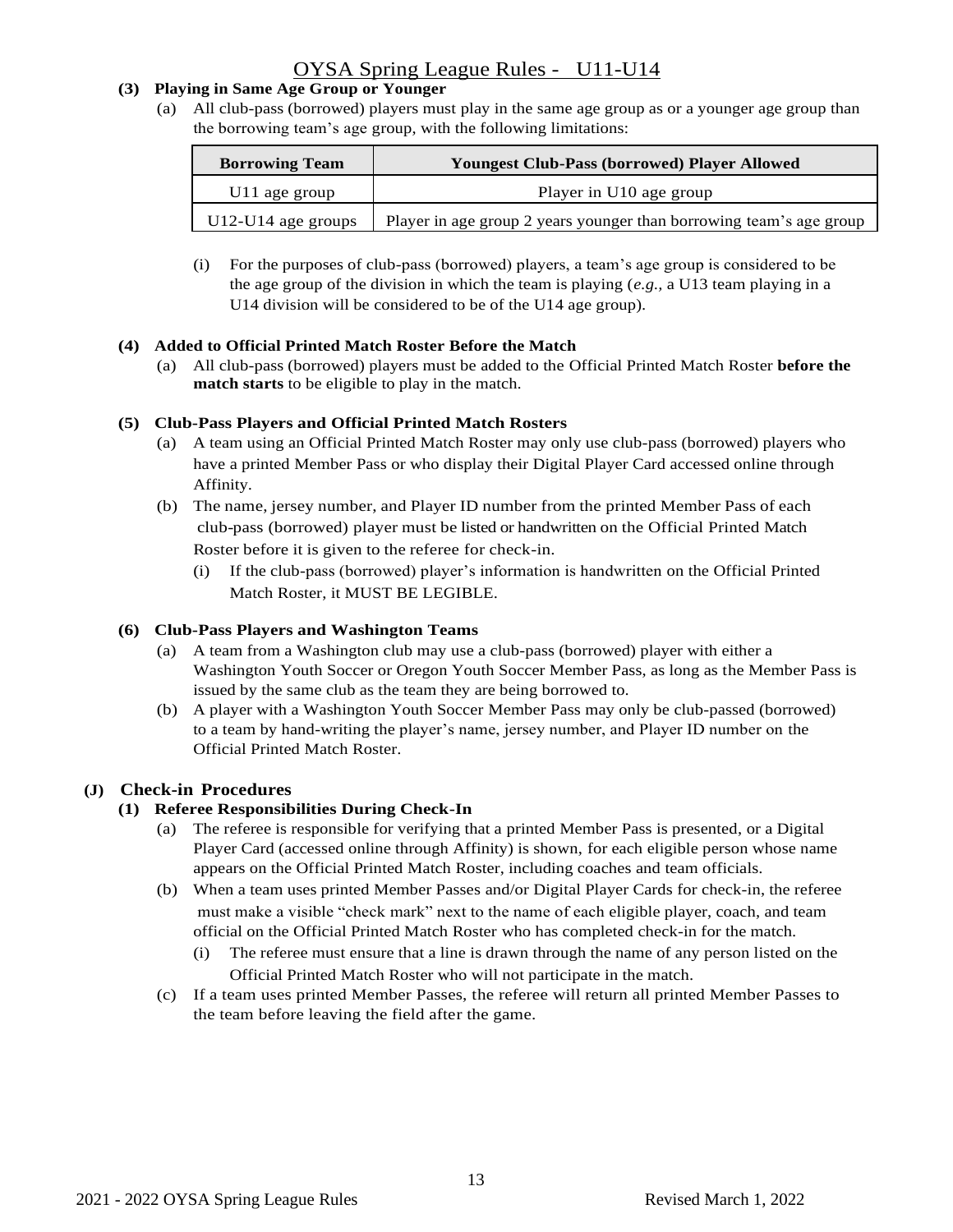#### **(2) Player(s) Arriving After Check-In**

- (a) A player who is not present for pre-match check-in (*i.e.,* arrives late) may only participate provided that the following conditions are met:
	- (i) The player's name was on the Official Printed Match Roster presented to the referee at check-in. Players may not be added to the Official Printed Match Roster after the match begins.
	- (ii) The player's name was not crossed off the Official Printed Match Roster.
	- (iii) The player completes check-in upon arrival by identifying their name on the Official Printed Match Roster and presenting a printed Member Pass or Digital Player Card to the referee.

#### **(3) Missing Official Match Roster and/or Member Passes Guidance**

- (a) An Official Printed Match Roster lists both teams. If one of the teams does not have an Official Printed Match Roster, but the other team does, the referee may use the single Official Printed Match Roster to check-in both teams—and should note in their Match Report which team did not present one.
	- (i) All relevant requirements found in **Rule (G)** apply.
- (b) Before abandoning a match due to no access to an Official Printed Match Roster with printed Member Passes or Digital Player Cards, the referee must call the Game Day Hotline for guidance.

## **(K) Responsibilities of Coaches and Team Officials**

#### **(1) Knowing the Laws of the Game and League Rules**

(a) The coach in charge of a team at a match is responsible for knowing the IFAB Laws of the Game and the OYSA Spring League Rules.

#### **(2) Ensuring Proper Conduct of Team's Players, Coaches, Team Officials, and Spectators**

- (a) The coach in charge of a team at a match is responsible for the conduct of the team's players, coaches, team officials, and spectators.
	- (i) The referee may require the coach to take action to control the behavior of or remove spectators whose words or actions are offensive, insulting, abusive, profane, disruptive or interfere with a referee or the orderly conduct of the match.
	- (ii) The coach in charge of the team may be warned, cautioned, or sent off for failing to control the conduct of the team's spectators, officials, or players.
	- (iii) If a game is abandoned because of the behavior of a team's spectators, team officials, or players, the team's coach may be suspended in addition to any other administrative discipline assessed to the team resulting from the abandonment.
- (b) Any reported instances of referee abuse or referee assault by a player, coach, team official, or spectator will be forwarded to OYSA, and if applicable, the alleged perpetrator's home State Association, for disciplinary proceedings as specified by US Soccer Federation Policy 531-9.
- (c) See **Rule [\(T\)\(4\)](#page-22-0)** for fines that will apply to a club and team when a player, coach, team official, or spectator has been found to have committed referee assault.

#### **(3) Ensuring Proper Coaching**

- (a) Giving direction to one's own team on points of strategy and position is permitted from the Team Area/Technical Area by ONE coach at a time.
	- (i) No device may be used by a coach or team official to receive coaching direction from anyone outside of the Technical Area/Team area.
	- (ii) Coaching must be informative, not abusive or derogatory.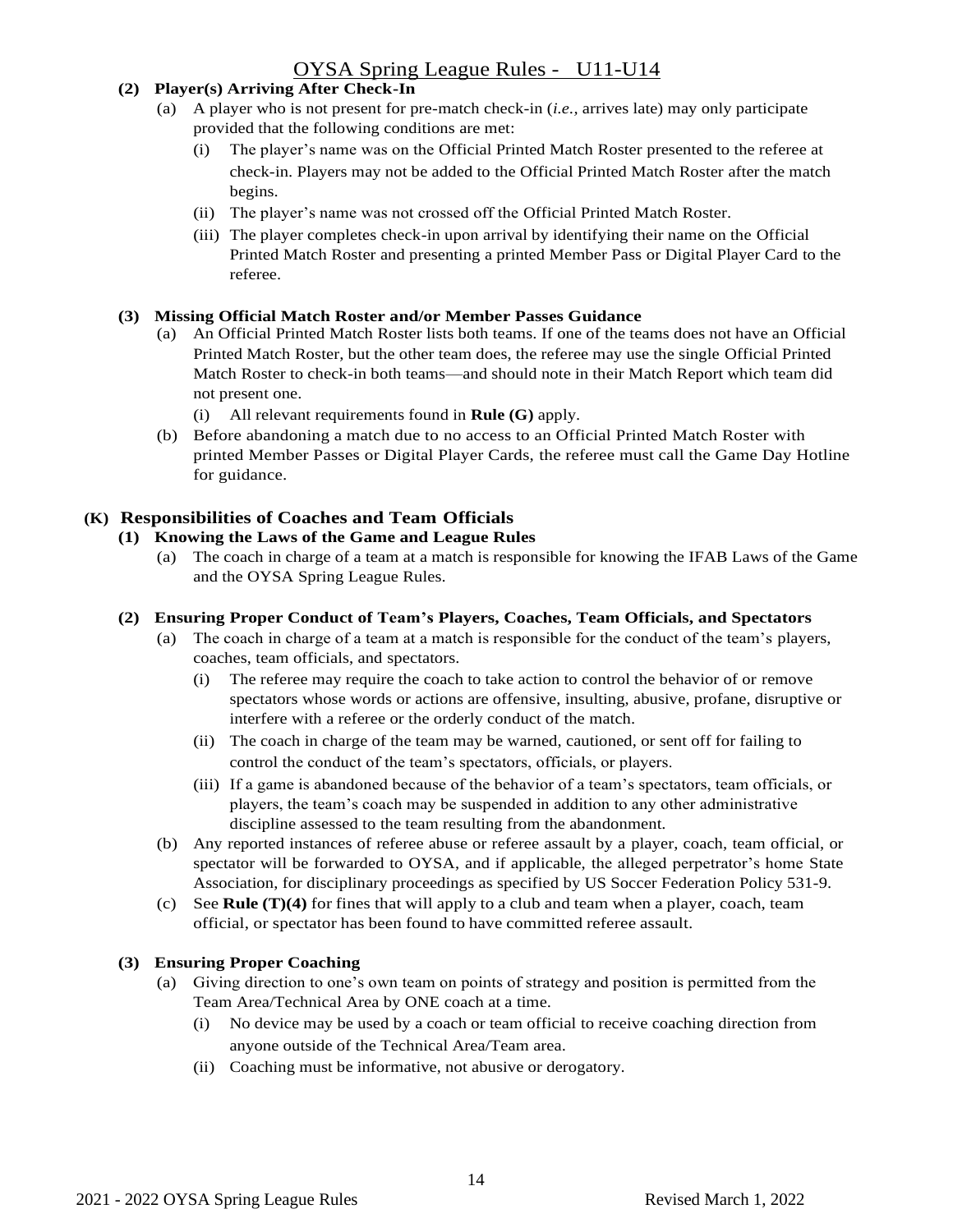#### **(L) Disciplinary Actions for Players, Coaches, and Team Officials**

#### **(1) Players**

- (a) Referees will note all cautions (yellow cards) in their online Match Report.
- (b) Referees will note allsend-offs (red cards) assoon as possible in their online Match Report.
	- (i) Referees will provide a detailed description of all player send-offs in their online Match Report.

#### **(2) Coaches and Team Officials**

- (a) **Warnings**: the following offences committed by a coach or team official should usually result in a warning; repeated or blatant offenses should result in a caution or sending off:
	- (i) Entering the field of play in a respectful/non-confrontational manner (without the permission of the referee)
	- (ii) Failing to cooperate with a referee *e.g.* ignoring an instruction/request
	- (iii) Minor/low-level disagreement (by word or action) with a referee decision
	- (iv) Occasionally leaving the confines of the Team Area/Technical Area without committing another offence
- (b) **Cautions**: Caution offences committed by a coach or team official include (but are not limited to):
	- (i) Clearly/persistently not respecting the confines of their Team Area/Technical Area
	- (ii) Delaying the restart of play by their own team
	- (iii) Deliberately entering the Team Area/Technical Area of the opposing team (nonconfrontational)
	- (iv) Dissent by word or action, including throwing/kicking bottles or other objects, and gestures which show a clear lack of respect for the referees (like sarcastic clapping)
	- (v) Excessively/persistently gesturing for a red or yellow card
	- (vi) Gesturing or acting in a provocative or inflammatory manner
	- (vii) Persistent unacceptable behavior (including repeated Warning offences)

(viii)Showing a lack of respect for the game

- (c) **Sending-Off**: Sending-off offenses committed by a coach or team official include (but are not limited to):
	- (i) Delaying the restart of play by the opposing team *e.g.* holding onto the ball, kicking the ball away, and/or obstructing the movement of a player
	- (ii) Deliberately leaving the Team Area/Technical Area to show dissent towards a referee or act in a provocative or inflammatory manner
	- (iii) Entering the opposing Team Area/Technical Area in an aggressive or confrontational manner
	- (iv) Deliberately throwing/kicking an object onto the field of play
	- (v) Entering the field of play to confront a referee or interfere with play, a player or a referee
	- (vi) Physical, aggressive, or threatening behavior (including spitting or biting) towards any player, substitute, team official, referee, spectator, or any other person (*e.g.* ball boy/girl, competition official, etc.) in the vicinity of the match.
	- (vii) Receiving a second caution in the same match
	- (viii)Using offensive, insulting, abusive, or profane language and/or gestures
	- (ix) Violent Conduct
- (d) Referees will provide a detailed description of all warnings, cautions (yellow cards), and sendoffs (red cards) of coaches or team officials in the "cards issued" section of the referee's online Match Report.
	- (i) Referees will call the Referee Emergency number after the match to immediately inform it of any send-offs of coaches or team officials.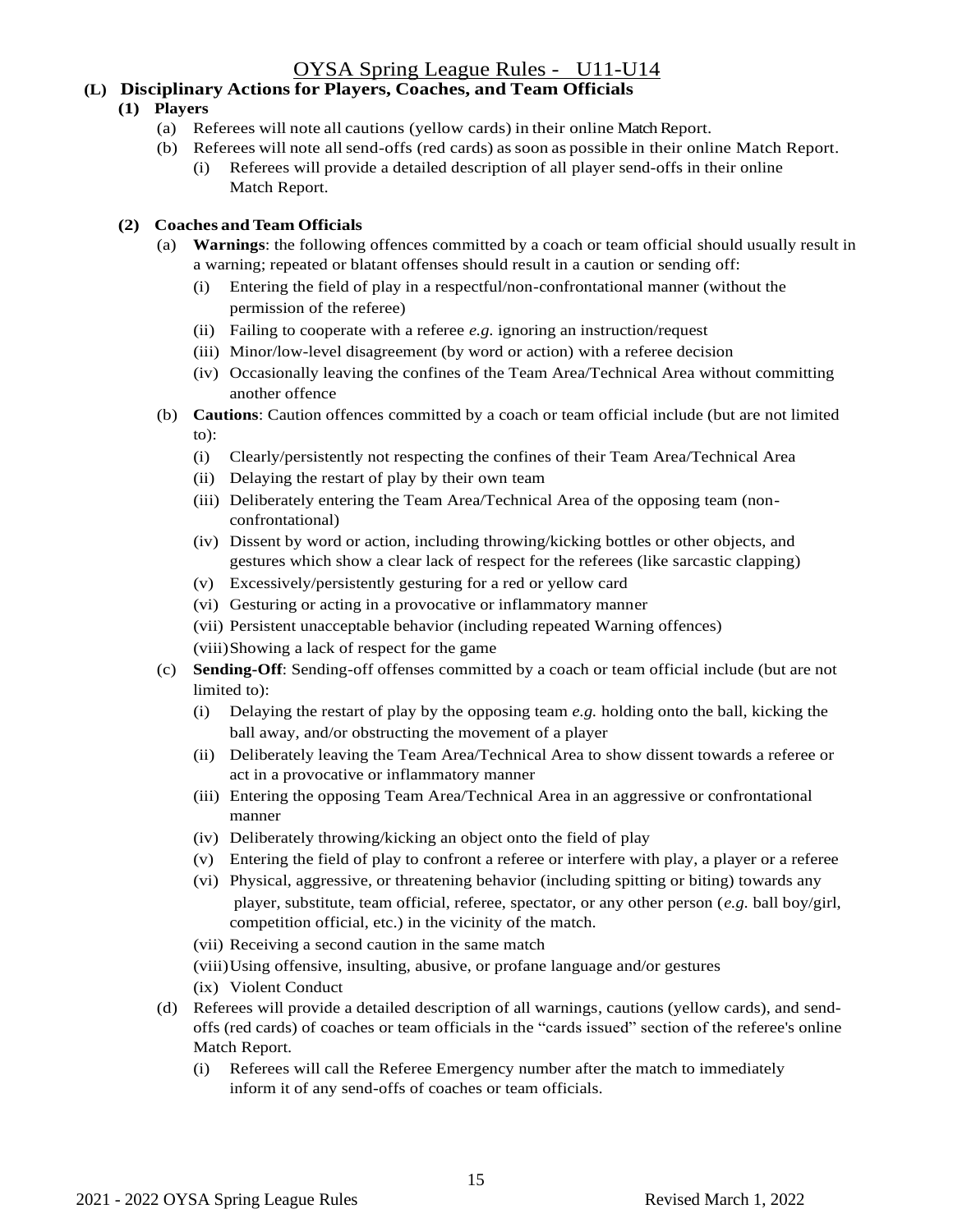- (e) If a coach is sent-off, the assistant coach or an eligible adult with a valid Member Pass from the team's club will assume the coach's responsibilities.
	- (i) If no eligible adult with a valid Member Pass from the team's club is available to assume the coach's responsibilities, the referee will abandon the match and inform the Game Day Hotline.

#### **(3) Players, Coaches, and Team Officials who are Sent-Off**

- (a) A player who has been sent-off by the referee must promptly leave the field of play.
	- (i) The coach must direct the player to remain on the spectator side of the field for the rest of the match with his/her parent(s), a team official, or another responsible parent from the player's team.
	- (ii) If no responsible adult listed above is available to accompany the player for the rest of the match on the spectator side, the player may remain in the Team Area/Technical Area under the supervision of the team's coach.
	- (iii) Any additional misconduct or irresponsible behavior by a sent-off player may result in additional disciplinary action by the league.
- (b) A coach or team official who has been sent-off by the referee must promptly leave the playing area and remain out of sight until the match has ended.
	- (i) If the coach or team official who has been sent-off refuses to leave the playing area, or returns after leaving, the referee may abandon the match.
	- (ii) Details regarding the coach's or team official's failure to leave the area and subsequent abandonment of the match must be included in the referee Match Report, and the Game Day Hotline must be called.
- (c) **Players, coaches, and team officials who are sent off by the referee are automatically suspended for at least the next match.**
	- (i) A suspension longer than one match may be imposed. See Rule  $(P)(1)$  for minimum suspensions.
	- (ii) Coaches who are sent off will automatically incur a \$250 fine.
	- (iii) Coaches who are sent off must complete [Positive Coaching Alliance's Double-Goal Coach:](http://shopping.positivecoach.org/Store/Courses/Double-Goal-Coach)  [Coaching for Willing and Life Lessons](http://shopping.positivecoach.org/Store/Courses/Double-Goal-Coach) course, at the coach's expense, and email a record of completion to the League Manager before returning to coach.
	- (iv) See **Rule (W)(3)** for appeal procedures.

#### **(M) Referee's Match Report**

#### **(1) Verify the Score**

(a) Both coaches should verify with the referee at the game's conclusion that their score matches the score recorded in the referee's Match Report.

#### **(2) Submitted Online**

(a) All referees must submit online Match Reports through Oregon Soccer Central.

#### **(3) Submit Official Printed Match Rosters**

- (a) Referees must submit the Official Printed Match Roster to OYSA when a suspended player or coach is listed on the Official Printed Match Roster used to check-in a team.
- (b) Referees must submit the Official Printed Match Roster to OYSA when any players or coaches are handwritten onto the Official Printed Match Roster.
	- (i) Official Printed Match Rosters submitted to OYSA must clearly indicate which listed players/coaches participated in the match and which were ineligible.
	- (ii) Official Printed Match Rosters may be submitted to OYSA by scanning/photographing them and sending as an email attachment to [roster@oregonyouthsoccer.org,](mailto:roster@oregonyouthsoccer.org) or mailing them to Oregon Youth Soccer Association, 7920 SW Cirrus Drive, Beaverton, OR 97008.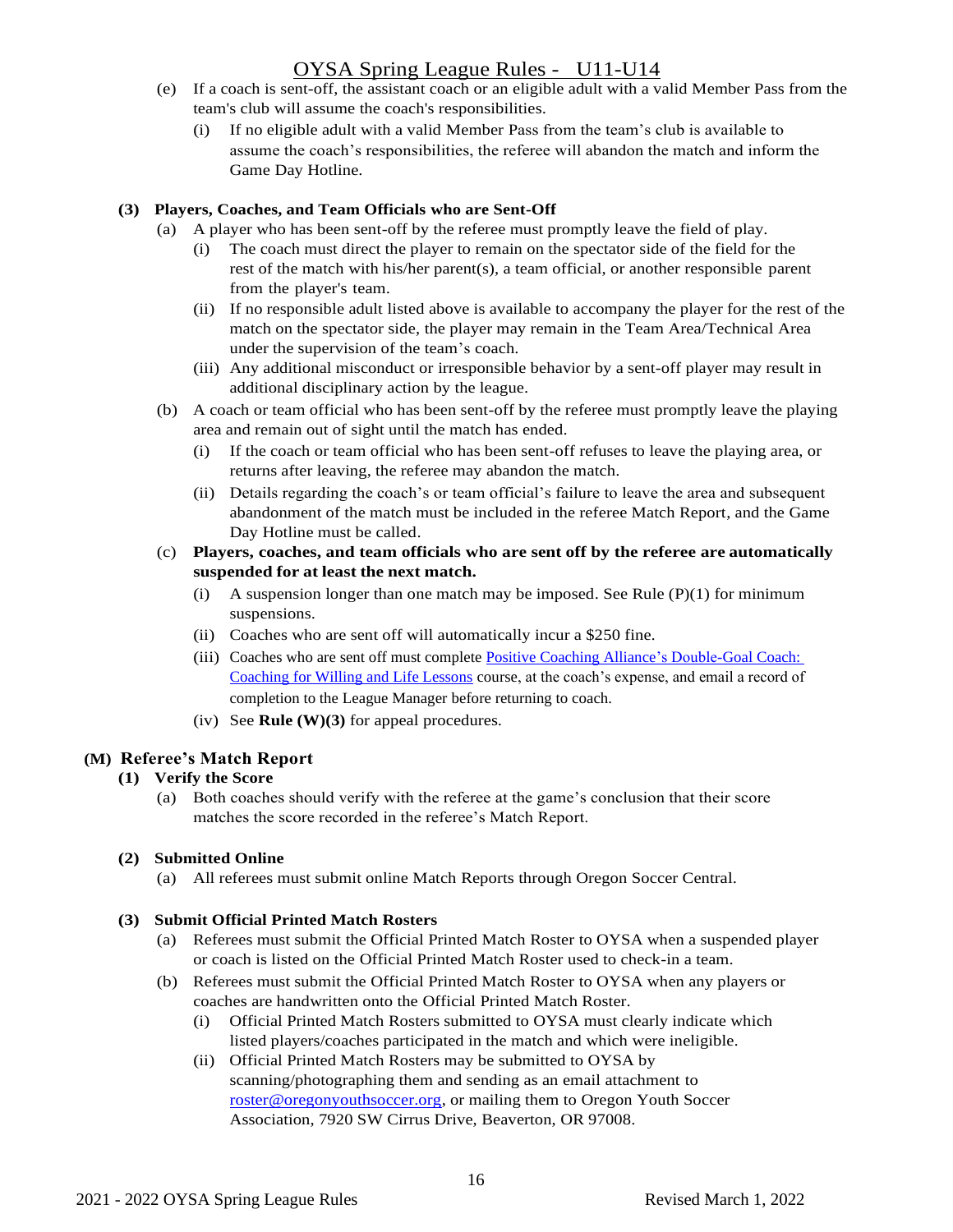#### **(N) Score Reporting in Affinity**

#### **(1) Both Teams Must Enter Scores Online**

- (a) **Both teams** are required to enter their score into the Affinity online software **within 24 hours** of the match's end.
	- (i) Any coach or team manager rostered to the team may enter the scores.
	- (ii) Instructions for entering scores into the Affinity online software are available on the Leagues page of the OYSA website:
		- [https://docs.wixstatic.com/ugd/e0e3f4\\_034cd340cb534b5f9871267ee291a359.pdf](https://docs.wixstatic.com/ugd/e0e3f4_034cd340cb534b5f9871267ee291a359.pdf)
	- (iii) If the teams involved in a match enter conflicting scores, the final score will be entered by the League Manager based on the score reported by the referee.

#### **(2) Teams: Do Not Enter Red/Yellow Cards Online**

- (a) **Neither team** enters disciplinary information from a match into the Affinity online software.
	- (i) Disciplinary information will be entered by league administrators, from the referee's online Match Report.

#### **(O) Points Scoring Method and Tie-Breakers**

#### **(1) Points Scoring**

- (a) The standings of teams during the league season are based upon the number of points earned as follows:
	- (i) 3 points for a win (forfeits are considered a 4-0 victory)
	- (ii) 1 point for a tie
	- (iii) 0 points for a loss

#### **(2) Tie-Breakers:**

- (a) In the event teams are tied based on points earned, each team's placement in the standings will be determined in accordance with the following sequential criteria:
	- (i) Winner in head-to-head competition (this criterion is not used if more than two teams are tied)
	- (ii) Winner of most games
	- (iii) Goal differential (goals scored minus goals against) with a maximum differential of four (4) goals per match
	- (iv) Fewest total goals allowed
- (b) If more than two (2) teams are tied, the sequence above will be followed until a team is placed. The remaining tied teams will then restart the tie-breaking sequence at Rule  $(O)(2)(a)(ii)$ , until the tie is broken.
	- (i) If two teams remain tied after following Rule  $(O)(2)(b)$ , then Rule  $(O)(2)(a)(i)$  will be used, but only if the two remaining tied teams have played each other.
- (c) If a tie remains after all tie-breaker rules have been applied, the tie in the league standings will be decided by a coin toss administered by the League Director.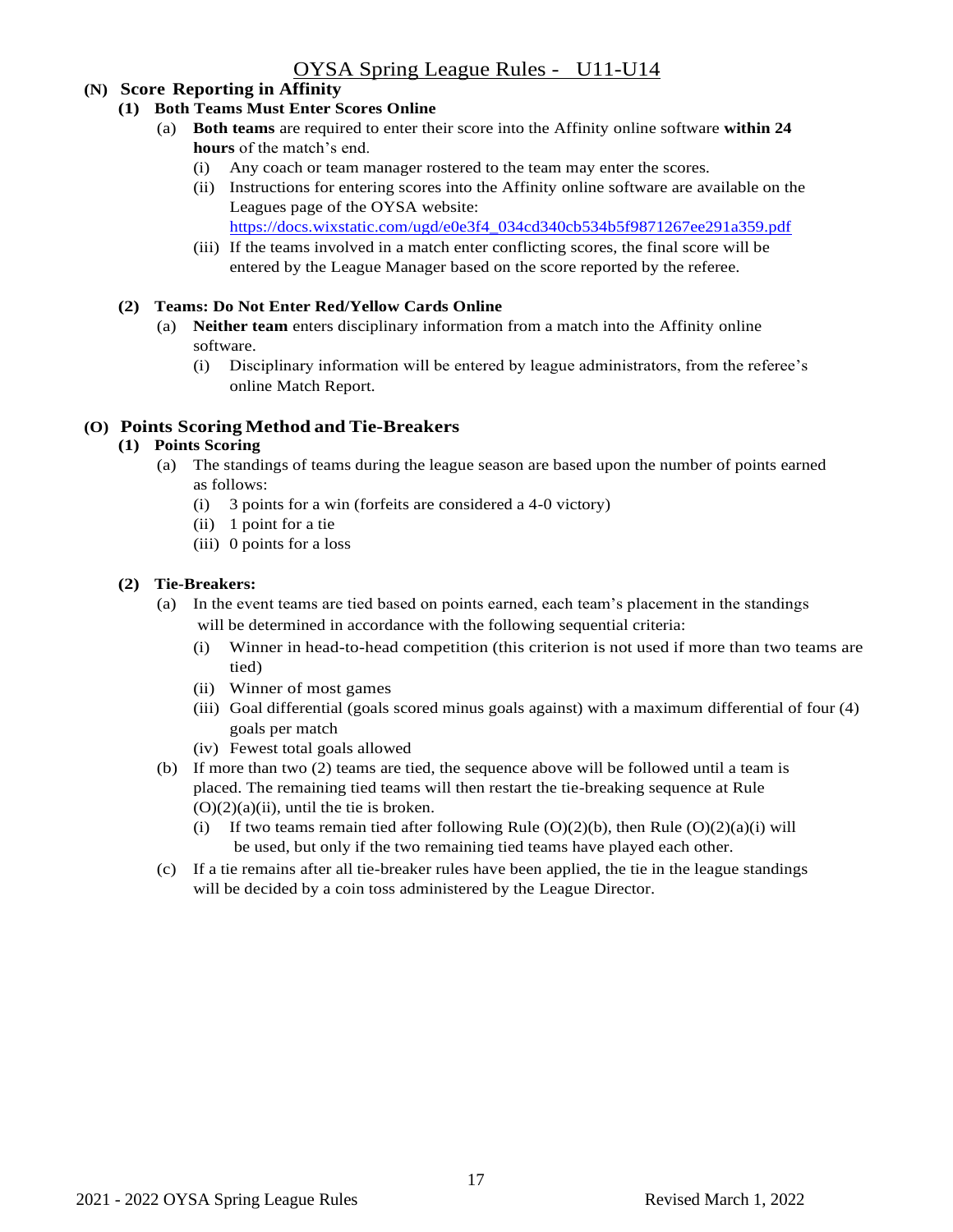#### **(P) Match Suspensions for Individuals**

#### **(1) List of Minimum Suspensions**

- (a) Minimum suspensions that apply without a disciplinary hearing are listed in the table below.
	- (i) Where a penalty is shown as a range, the length of the suspension will be set by the league's Disciplinary Committee.

| <b>Offence</b>                                                                                                                       | <b>Minimum Suspension</b>    |
|--------------------------------------------------------------------------------------------------------------------------------------|------------------------------|
| Player sent-off for a second caution received in the same match                                                                      | 1 match                      |
| Player sent-off for denying a goal or obvious goal-scoring opportunity by<br>committing a handball offence                           | 1 match                      |
| Player sent-off for denying a goal or obvious goal-scoring opportunity by                                                            | 1 match                      |
| Player sent-off for serious foul play                                                                                                | 1-3 matches                  |
| Player sent-off for offensive, insulting, or abusive language and/or                                                                 | 1 match                      |
| OIALG directed towards a specific person (other than a referee)                                                                      | 1-5 matches                  |
| OIALG directed towards a referee                                                                                                     | 1-5 matches                  |
| Player sent-off for Violent Conduct                                                                                                  | 2-3 matches                  |
| Coach or team official sent off                                                                                                      | 1-5 matches                  |
| Coach or team official refused to leave game site after being sent-off (added to<br>suspension for sending-off)                      | $2$ matches – rest of season |
| Accumulation of 5 yellow cards in separate games by player or coach during the<br>competition's seasonal year                        | 1 match                      |
| Refusing to give name to referee by player or coach when a card is recorded<br>(added to any suspension for the card, if applicable) | 1 match                      |

#### **(2) Disciplinary Result of a Suspended/Ineligible Player or Coach Participating**

- (a) A team will forfeit every match in which a suspended (or otherwise ineligible) player or coach participates.
	- (i) The suspended (or otherwise ineligible) individual who participated in the match(es) will be subject to additional disciplinary action.

#### <span id="page-17-0"></span>**(3) Other Suspensions Details**

- (a) A suspension of up to 3 games may be assessed for each game in which a player or coach participated while suspended may be imposed.
- (b) A player who has been sent-off for fighting, or who has received a second red card for violent conduct during the league season may be suspended for up to an additional 5 games.
- (c) A coach or team official who has been previously sent-off from competitions operated by OYSA in the same seasonal year:
	- (i) Will be suspended for an additional 1-3 games for a  $2<sup>nd</sup>$  send-off in the same seasonal year for all competitions.
	- (ii) May be suspended from participating in any competitions operated by OYSA for up to one seasonal year for receiving a  $3<sup>rd</sup>$  send-off during the current seasonal year from any competitions operation by OYSA. A Disciplinary Hearing will be held to determine this, and the coach or team official will automatically be suspended until the Hearing occurs.
- (d) The League Director will refer any issues regarding participation by an unregistered or improperly registered player to OYSA for disciplinary proceedings.
- (e) Any allegations of referee abuse or referee assault will be forwarded to the home State Association of the alleged perpetrator for disciplinary proceedings in accordance with USSF Policy 531-9.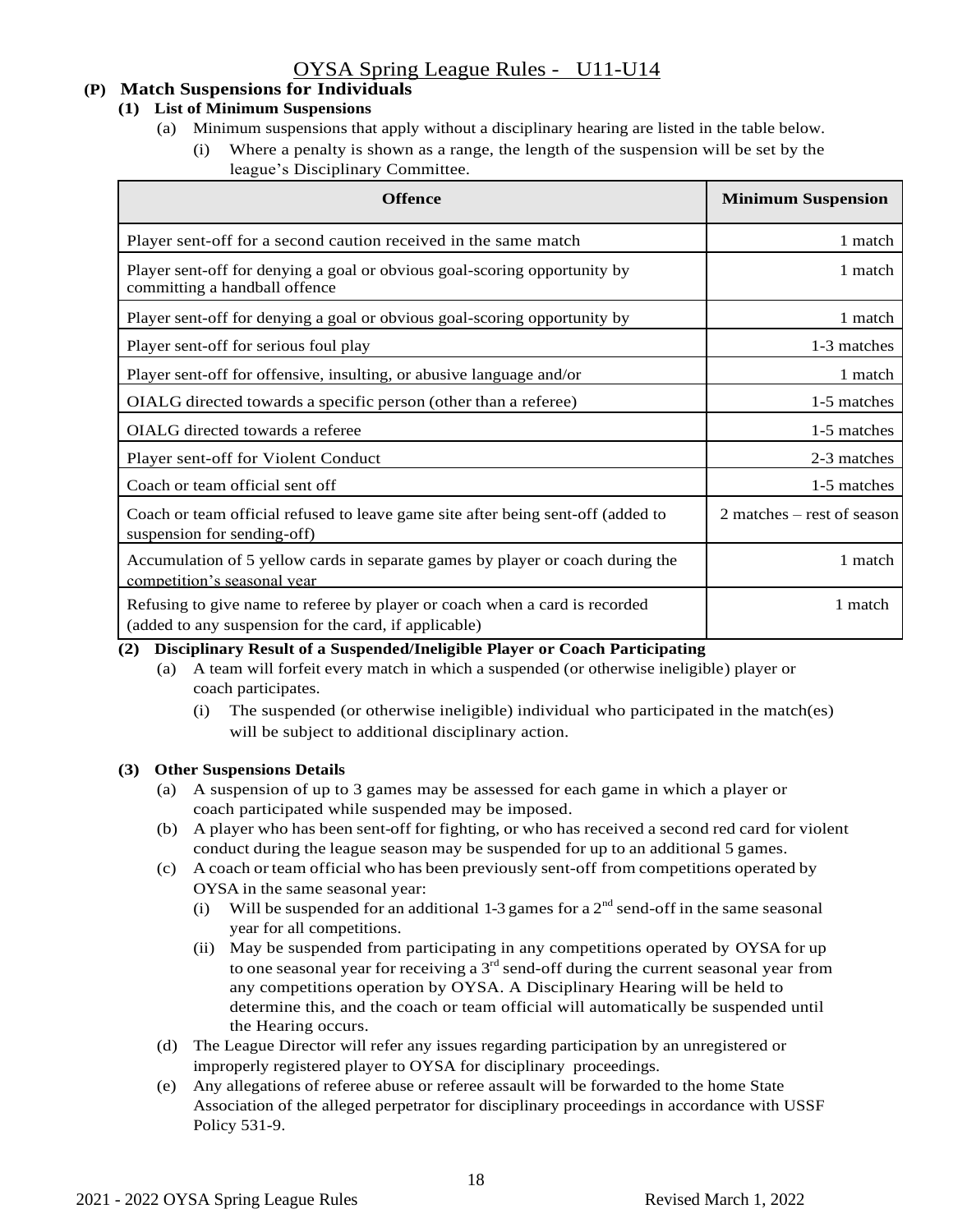#### **(4) Disciplinary Hearing Suspensions (may include, but are not limited to these)**

- (a) After a Disciplinary Hearing is held, a coach or team official who knowingly permits a suspended or ineligible player to participate may be suspended for the remainder of the current league season.
- (b) After a Disciplinary Hearing is held, a coach or other team official who brought the game into disrepute may be fined and/or suspended up to the remainder of the season when the person engages in any of the following conduct:
	- (i) Stating publicly in the vicinity of a match that match officials or assignors have engaged in improper conduct, such as taking payment from an opponent, displaying bias towards race, color, religion, national origin, citizenship, disability, age, sex, sexual orientation, gender identity, or veteran status.
	- (ii) Making public statements at, or in the vicinity of, a match that question the integrity of the league or match officials
	- (iii) Removing a team from a match after play has begun because of disagreements with officiating or the other team
	- (iv) Causing a team to not make a good faith effort to compete in a match

#### **(5) Conditions of Suspensions**

- (a) Coaches or team officials serving suspensions cannot participate in any game activities related to the team from which they were suspended. Coaches are prohibited from participating in any pre-match or post-match activities and must remain out of sight of the match during matches from which they are suspended.
	- (i) The use of any electronic device by the suspended coach or team official to contact another individual on the team during pre-match, match, or post-match activities is prohibited.
- (b) Players who are serving suspensions may NOT sit in the Team Area/Technical Area during the game(s) from which they have been suspended.
- (c) A player's suspension is served by sitting out the required number of matches from the team to which the player is officially rostered.
	- (i) A player may not participate as a club-pass (borrowed) player while suspended.
	- (ii) A player who is suspended as a result of disciplinary sanctions incurred while playing as a club-pass (borrowed) player will serve the suspension by sitting out games for the team to which the player is officially rostered.
- (d) Unserved disciplinary suspensions from league play for individuals do not carry over to cup competitions.
- (e) Unserved disciplinary suspensions from league play for individuals **do carry over** to succeeding league seasons in which the individual participates (*e.g.,* the unserved portion of a disciplinary suspension from fall league will carry forward to the next winter, spring, or fall league in which the individual participates).

#### **(Q) Team Penalties for Accumulated Cards During the League Season**

#### **(1) Penalty Points Accrual**

- (a) A team will accrue penalty points for each caution (yellow card) and send-off (red card) given to players and for each send-off (red card) given to a coach or team official in a match.
	- (i) Caution (yellow card)  $-1$  point
	- (ii) Send-off (red card) of player  $-2$  points
	- (iii) Send-off (red card) of player from 2 cautions in the same match  $-3$  points
	- (iv) Send-off (red card) of coach or team official  $-3$  points

#### **(2) League Disciplinary Action from Points Accrual**

- (a) 10 points accrued in a seasonal year
	- (i) Warning to the team's administrators with copies sent to the club's president, director of coaching, coaching staff, and registrar
- (b) 15 points accrued in a seasonal year
	- (i) \$250 fine imposed on the team's club
	- (ii) Notice of reprimand sent to the team's head coach detailing the team's disciplinary record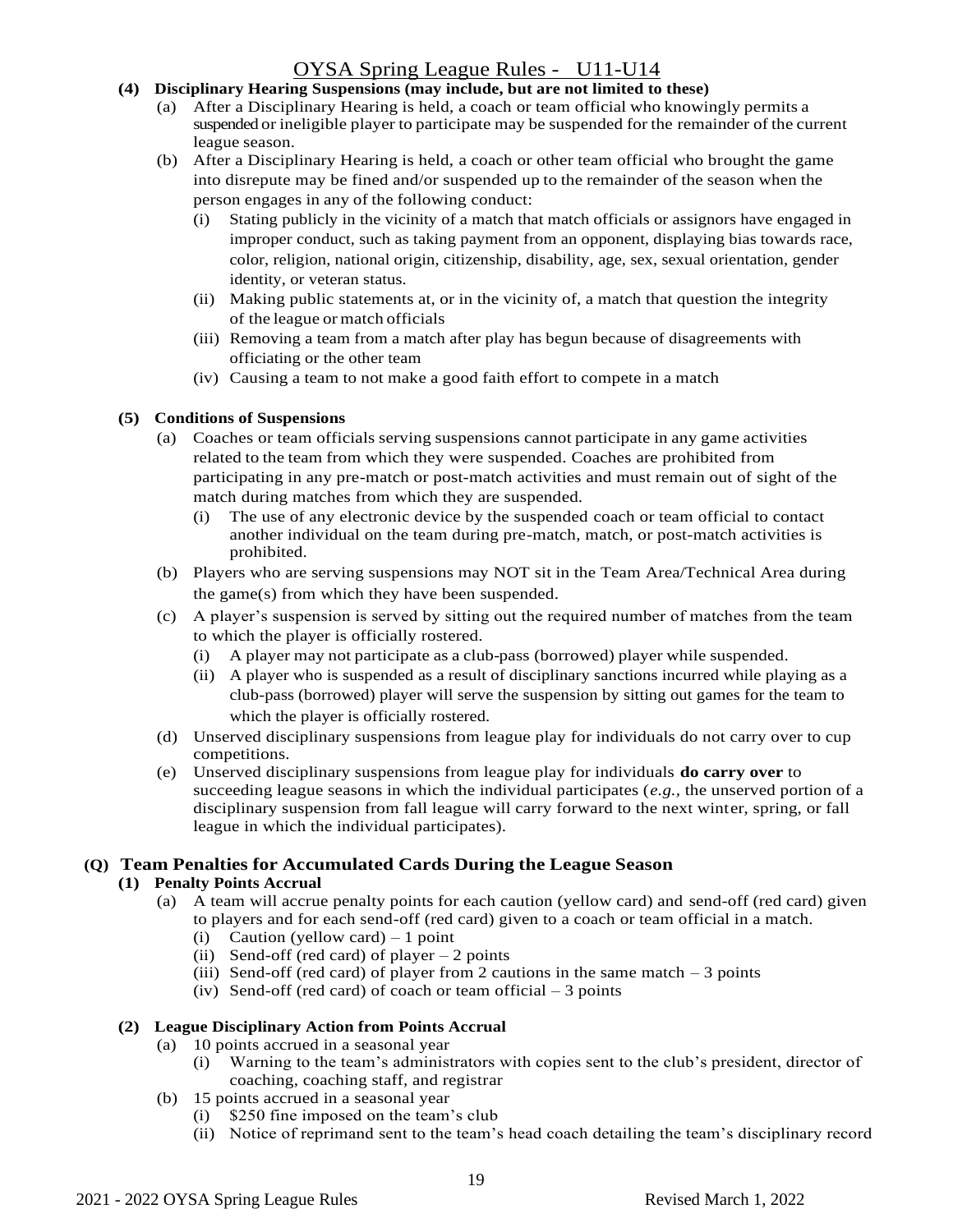- (c) 20 points accrued in a seasonal year
	- (i) \$500 fine imposed on the team's club
	- (ii) Team is placed on probation
	- (iii) Notice of probation will include a detailed listing of the team's disciplinary record, and the conditions of the probation as determined by the league's Disciplinary Committee.
- (d) Violating Conditions of Probation will be punished as determined by the league's Disciplinary Committee.
	- (i) The offending team may be removed from the league and all of the team's remaining games may be declared forfeits.
	- (ii) The offending team may be barred from participating in any competitions operated by OYSA for the remainder of the seasonal year.
	- (iii) Further disciplinary proceedings may be undertaken against the team and/or club by OYSA.

#### **(R) Abandoned Matches**

#### **(1) Matches Abandoned without Fault (as determined by the referee and OYSA)**

- (a) The Game Day Hotline must be called and informed.
- (b) The League Director and League Scheduler will work with the teams to try to reschedule the match.
- (c) If a reschedule is determined to not be possible, the match will be scored as follows:
	- (i) If the first half has been completed, the score at the time of abandonment will be the final score.
- (ii) If the first half has not been completed, the score will be entered as a 0-0 forfeit.

#### **(2) Games Abandoned with Fault (as determined by the referee and OYSA)**

- (a) The Game Day Hotline must be called and informed.
- (b) If the abandonment is due to the behavior of a coach, team official, player, or spectator, **the match will not be rescheduled.**
- (c) If only one team is at fault, the score will be entered as a forfeit by the team at fault.
- (d) If both teams are at fault, the game will be scored as a forfeit by both teams. (i) In this case, neither team will receive any points toward standings from the match.
- (e) See **Rule (T)(4)** for fines imposed because of the abandonment.

#### **(S) Match Rescheduling**

#### **(1) Rescheduling Matches Abandoned Without Fault of Either Team**

- (a) When a match must be rescheduled for any reason that is outside of the control of either team, or any other abandonment not the fault of either team, the league scheduler will work with the teams to attempt to reschedule the match, but a reschedule may not be possible in all cases.
	- (i) Rescheduling the match will be primarily dependent on the availability of a suitable field within the time remaining in the league season
	- (ii) If the visiting team traveled more than 50 miles (measured from the head coach's residence to the match field using Google Maps), the visiting team will have the opportunity to provide a field and have the match be a home match.

#### **(2) Emergency Reschedules**

- (a) A team may request a reschedule in the event of an emergency. What constitutes an emergency will be determined on a case by case basis. Missing players because of SAT testing, prom, or other school social event does not constitute an emergency.
- (b) Your club's DOC must be notified about the need for an emergency reschedule and he/she will contact OYSA and the League Scheduler to make the request.
- (c) A DOC making a request for an emergency reschedule should send the request to both the League Scheduler and the League Director, with a copy to the opposing team's coach.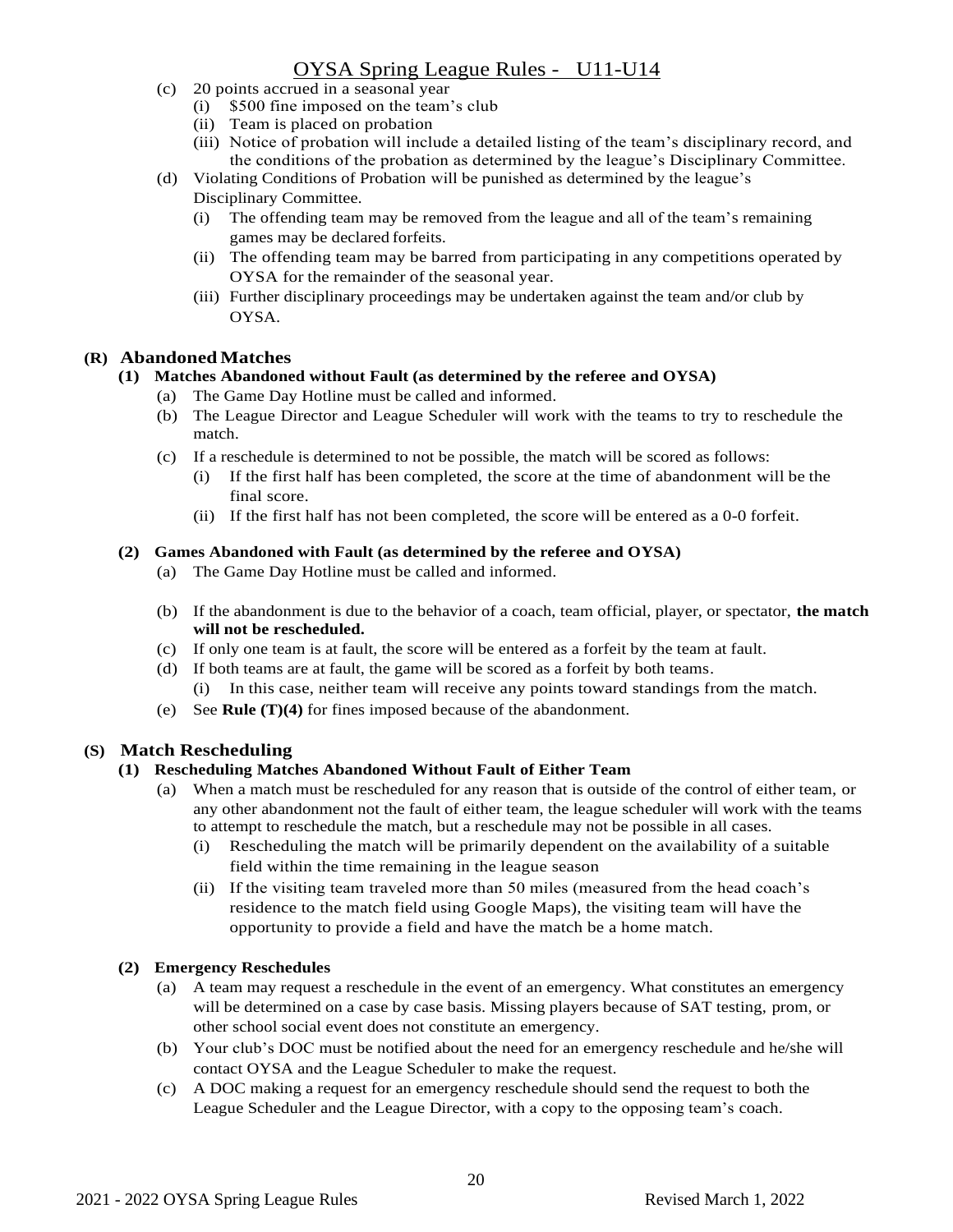(d) The League Director will make a final determination whether a situation constitutes an emergencyrequiringareschedule. If so, the league scheduler will work with the teams to arrange a new playing date and time.

#### **(3) Rescheduling for Mass Cancellations**

- (a) When the league cancels multiple matches because of issues that pose a threat to the safety of participants, matches will be rescheduled, if possible.
- (b) The League Scheduler will reschedule the matches, if possible.
	- (i) The League Scheduler will request additional field inventory from the clubs, if needed.
	- (ii) Mid-week match play will be considered when clubs are in close proximity and both teams agree to the mid-week match.
	- (iii) Teams will be expected to play the matches as rescheduled. Once a match has been listed in Affinity the match is official and all rules apply to that match.
- (c) Any match that cannot be scheduled and played before the end of the season will be scored so that neither team receives points towards standings from the un-played match.

#### **(4) Team-Requested Reschedules (non-emergency)**

- (a) A team may request a non-emergency reschedule of a match by sending a request for a change to the League Scheduler.
- (b) A non-emergency request for a schedule change must be submitted **more than 2 weeks prior to the currently scheduled date** by a rostered coach or team manager for the requesting team and must include:
	- (i) The game number (from the Affinity Schedule), and the currently scheduled date, time, and location
	- (ii) Names of the home team and visiting team
	- (iii) Requested new date for the match (must be more than 2 weeks after the request is submitted)
	- (iv) Approval by an authorized representative (rostered head coach or team manager) for the opposing team
	- (v) Field availability information for the requested date
- (c) Payment of a \$100 change fee (payable to the League Scheduler) must be made before the change will be made.
- (d) Rescheduling must be completed by noon on Monday of the week in which the rescheduled game will be played.
- (e) The opposing team is NOT required to accept a requested non-emergency game change.

#### **(5) Decisions are Final**

(a) The decision of the League Director regarding a match reschedule is final.

#### **(6) Unplayed Matches at the End of the Season**

- (a) When a match cannot be rescheduled and league season ends without the match being played, neither team will be awarded any points toward standings for the un-played match.
	- (i) The match will not be considered a forfeit.

#### **(7) Not Cooperating to Reschedule**

(a) The league Disciplinary Committee may fine or otherwise penalize a team or club that does not act in good faith to cooperate with the League Scheduler and the opponent to reschedule a match.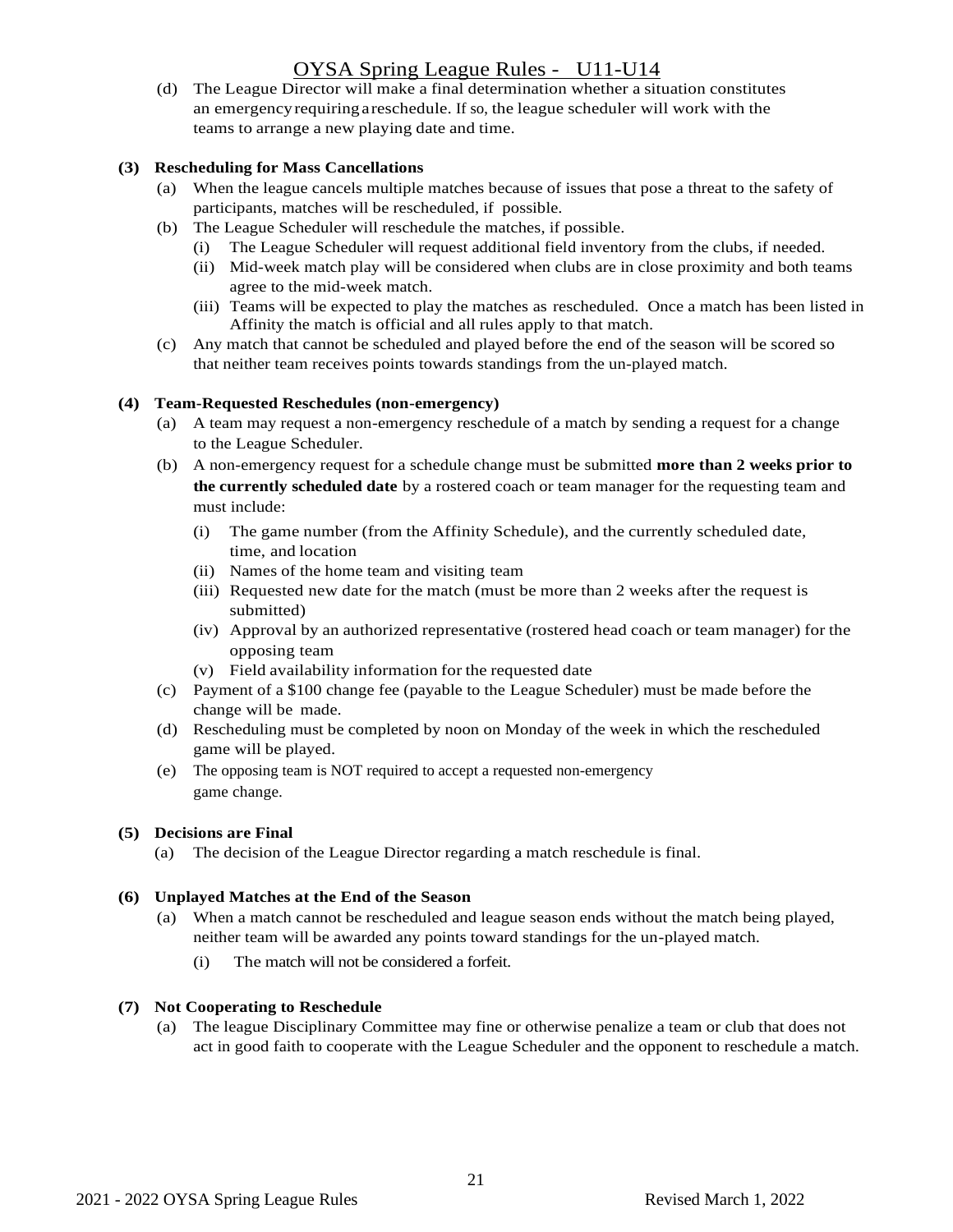#### **(T) Penalties for Failure to Play and Abandoned Matches**

#### **(1) Failure to Play**

- (a) A team fails to play a match when a team does not have the required number of players and coaches/team officials at the location of a scheduled match to begin the game within 15 minutes after the official match start time.
- (b) The result of the game will be scored as a forfeit by the team that failed to play.
- (c) The penalty for failing to play a match as scheduled is shown in **Rule [\(T\)\(4\)](#page-22-0)**.
- (d) A travel match is any match in which the visiting team is required to travel more than 50 miles, as measured by Google Maps from the residence address of the visiting team's head coach to the scheduled game site. See Rule  $(T)(4)$  for fines for failing to play a travel match.
- (e) A team that makes a good faith attempt to play a match but is unable to have enough players at the game location in time to begin play may have the penalty reduced by up to 50%.
- (f) The league director will review the circumstances of any failure to play forfeiture.
	- (i) The league director may impose additional penalties, up to and including the removal of a team from the league. If a team is removed from the league, all of the team's scheduled games (played or un-played) will be scored as forfeits.

#### <span id="page-21-1"></span>**(2) Abandonment – Forced (refusal to continue play)**

- (a) A team that forces a referee to abandon a match by refusing to continue to play after the match has begun will forfeit the match.
- (b) If a team refuses to continue a match after a coach is sent-off, and there is another eligible adult for the team present at the match, the team will be removed from the league.
- (c) See Rule  $(T)(4)$  for fines.

#### <span id="page-21-0"></span>**(3) Abandonment - Behavior**

- (a) When a match is abandoned due to the conduct of coaches, team officials, players, or spectators, the team or teams at fault will forfeit the match and be subject to fines.
- (b) See Rule  $(T)(4)$  for fines applicable to the team(s).
- (c) If both teams are found to be at fault:
	- (i) Both teams will be fined.
	- (ii) The game will be scored as a 0-0 draw and a forfeit by both teams so that neither team gains any points towards standings from the result.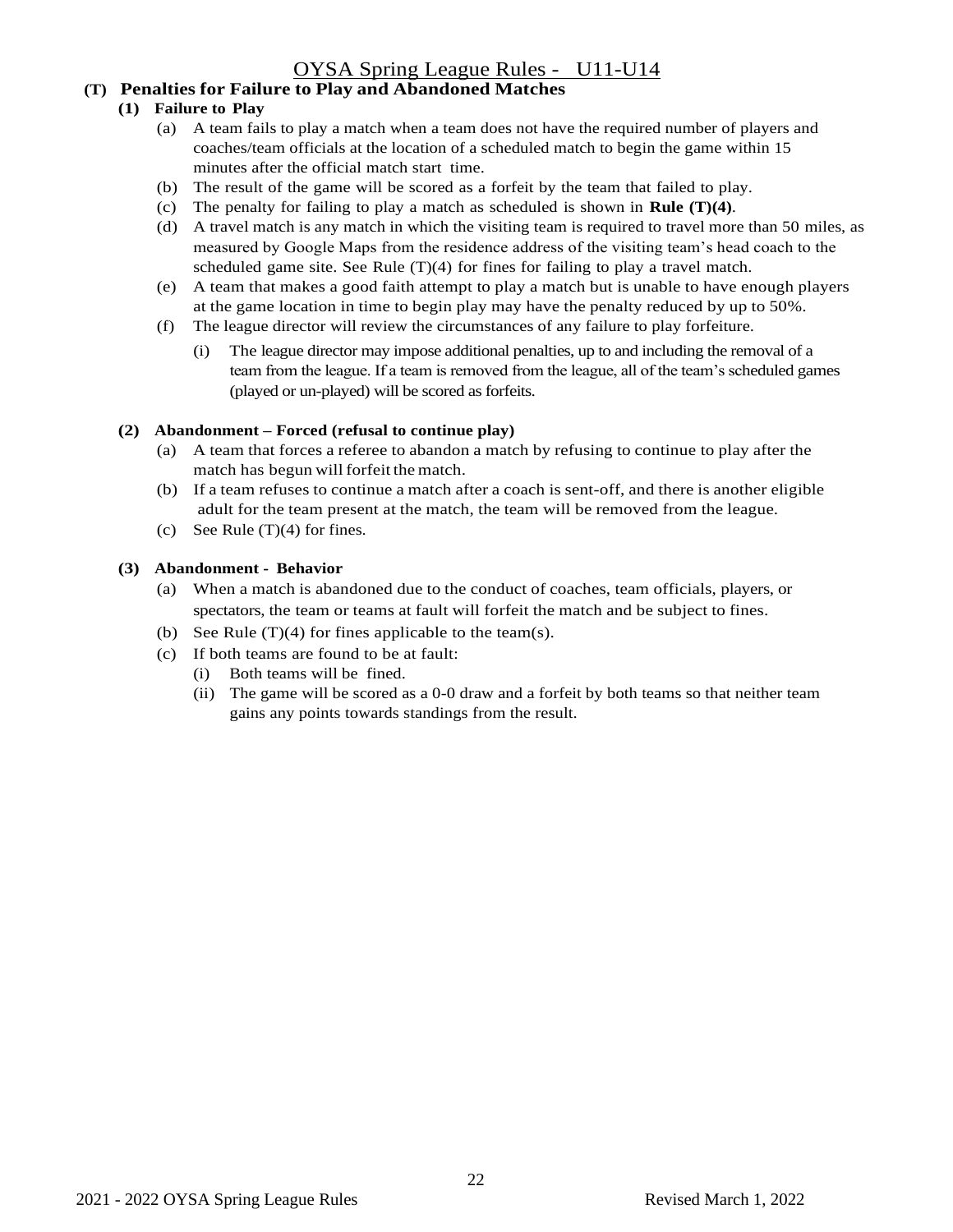#### <span id="page-22-0"></span>OYSA Spring League Rules - U11-U14 **(4) Table of Fines in addition to Forfeit**

| <b>Offence</b>                                                                                                             | <b>Fine/Punishment</b>                                 |
|----------------------------------------------------------------------------------------------------------------------------|--------------------------------------------------------|
| Failure to play a game (local)                                                                                             | \$500                                                  |
| Failure to play a game (local) - $2nd$ offence                                                                             | \$1,000                                                |
| Failure to play a game (local) - $3rd$ offence                                                                             | Removal from league                                    |
| Failure to play a game (Travel)                                                                                            | \$1,500                                                |
| Failure to play a game (Travel) - $2nd$ offence                                                                            | \$3,000                                                |
| Failure to play a game (Travel) - $3^{rd}$ offence                                                                         | Removal from league                                    |
| Failure to play a game with less than 48 hours' notice (added to fine for not<br>playing)                                  | \$500                                                  |
| Failure to play a game without any prior notice to the opponent and the league<br>director (added to fine for not playing) | \$1,000                                                |
| Abandoned Game - Behavior [Rule (U)(3)] - 1 <sup>st</sup> offence                                                          | \$500                                                  |
| Abandoned Game - Behavior ( $2nd$ offence for same reason)                                                                 | Removal from league                                    |
| Abandoned Game - Forced [Rule (U)(2)]                                                                                      | \$500                                                  |
| Abandoned Game - Forced $(2nd$ offense)                                                                                    | Removal from league                                    |
| Ineligible Player - Suspended [Rule (Q)(3)(a)]                                                                             | \$300                                                  |
| Ineligible Player - Suspended $(2nd$ offence)                                                                              | \$1,000                                                |
| Ineligible Player - Club pass age                                                                                          | \$150                                                  |
| Ineligible Player - Club pass age (2 <sup>nd</sup> offence)                                                                | \$500                                                  |
| Ineligible Player - Registration                                                                                           | \$500                                                  |
| Ineligible Player - Registration (2 <sup>nd</sup> offence)                                                                 | Remove from league                                     |
| Abandoned Game - No Adult - Discipline                                                                                     | \$500                                                  |
| Abandoned Game - Not enough Players - Discipline                                                                           | \$300                                                  |
| Removal from League (penalty added to other accrued fines)                                                                 | \$1,500<br>Forfeit entry fee<br>Forfeit all Games      |
| Referee abuse by player, coach/team official, or spectator (1 <sup>st</sup> offence in<br>seasonal year)                   | \$500                                                  |
| Referee abuse by player, coach/team official, or spectator (2 <sup>nd</sup> offence in<br>seasonal year)                   | \$1000<br>Remove from all<br>leagues in seasonal year  |
| Referee assault by player, coach/team official, or spectator (1 <sup>st</sup> )<br>offence in<br>seasonal year)            | \$2,000                                                |
| Referee assault by player, coach/team official, or spectator $(2nd$ offence in<br>seasonal year)                           | \$5,000<br>Remove from all<br>leagues in seasonal year |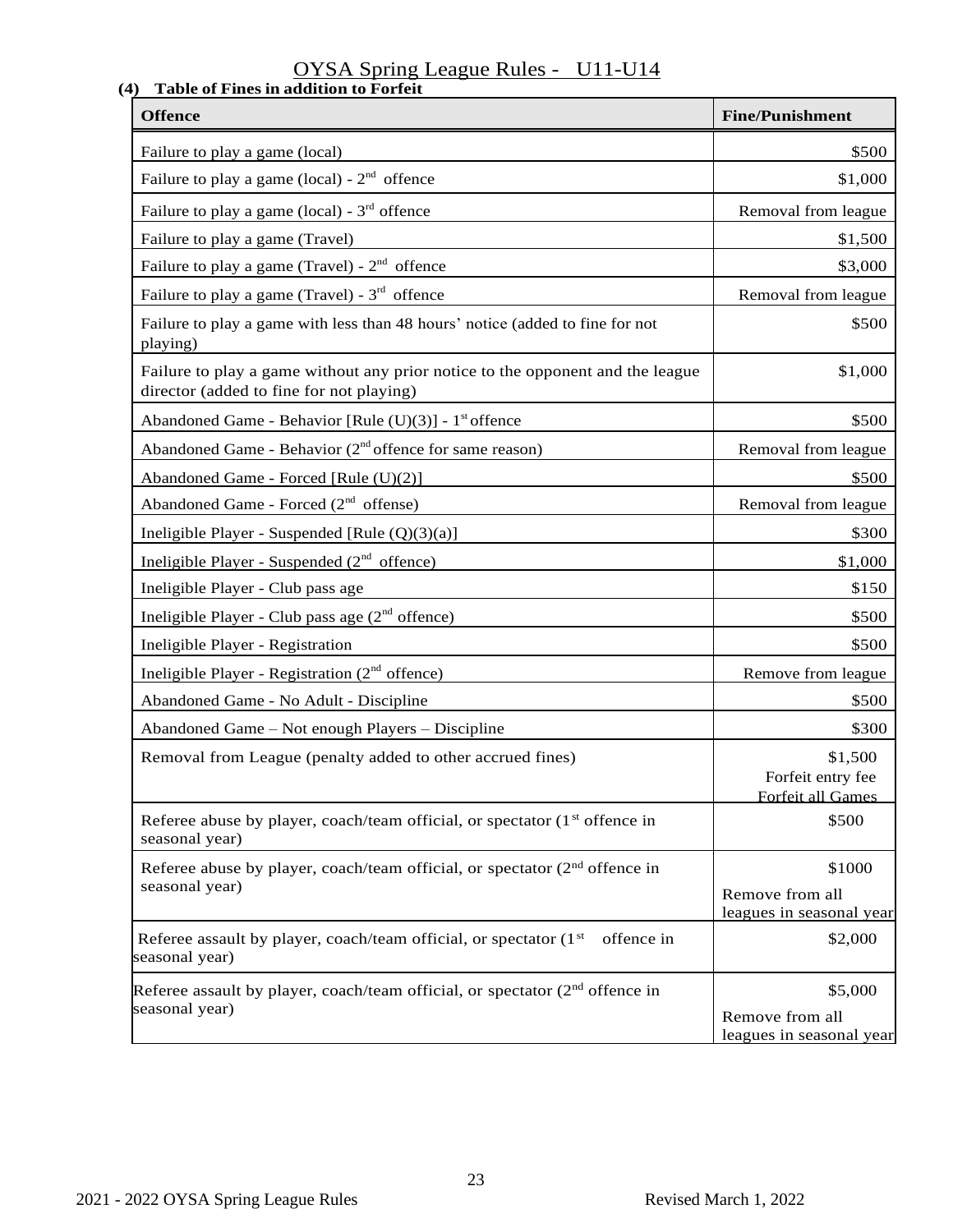#### **(U) Withdrawing from League - Refunds and Penalties (1) Refunds or Penalties due to Withdrawal from League**

| Withdrawal Date                      | Refund                                   | Penalty                                                                  |
|--------------------------------------|------------------------------------------|--------------------------------------------------------------------------|
| Before entry deadline                | Full refund                              | N/A                                                                      |
| After entry deadline, before seeding | Refund entry fee less administrative fee | \$100 administrative fee                                                 |
| After seeding, before scheduling     | None                                     | Forfeit entry fee                                                        |
| After schedules have been published  | None                                     | \$1500<br>Forfeit entry fee                                              |
| After first game played              | None                                     | \$1500<br>Forfeit entry fee<br>Forfeit all games<br>\$300/ unplayed game |

#### **(V) Payment of Fines and Penalties**

#### **(1) Fine Notice**

(a) Fines are due and payable by the club upon notice sent to the individual, team, or club against which the fine has been imposed.

#### **(2) If not Paid within 10 Days**

(a) If a fine has not been paid within 10 days after notice of the fine has been delivered, the team will be suspended from participation until the fine is paid. Any games that a team misses while suspended will be considered a forfeit and may subject the team to additional fines and/or removal fromthe league.

#### **(3) Failure to Pay**

(a) A club that fails to pay fines levied against it, or has teams, or individuals representing the club who fail to pay fines, will have their Affinity account shut off until payment is received. If no payment is made, a club may have its teams denied entry into other leagues or tournaments operated by OYSA.

#### **(W) Protests, Appeals, Hearings**

#### **(1) Protests**

(a) A protest is a complaint arising out of the misapplication of the IFAB Laws of the Game or misapplication of a league rule. The protest must be based upon violations of these league rules or the IFAB Laws of the Game.

#### **(2) Protests Procedures**

- (a) A protest may only be submitted by the head coach of a team, or the acting head coach of a team, who is present at the match being protested.
- (b) The person submitting the protest must verbally notify both the referee and the opposing coach within 15 minutes following the end of the match that the game will be protested.
- (c) A written protest that clearly states the league rule or FIFA Law that was violated, must be submitted to the League Director by the end of the first business day following the protested game.
- (d) The protest must be submitted using the protest form available on any of the league or tournament pages of the OYSA website. (**<https://oysa.wufoo.com/forms/zeic9i80cvvvq4/>**).
- (e) A protest fee of \$100 must be delivered to the League director not later than the close of business on the  $2<sup>nd</sup>$  business day following the game being protested.
	- (i) If the protest fee is not received, the protest will be summarily dismissed.
	- (ii) If the protest is upheld, the protest fee will be returned.